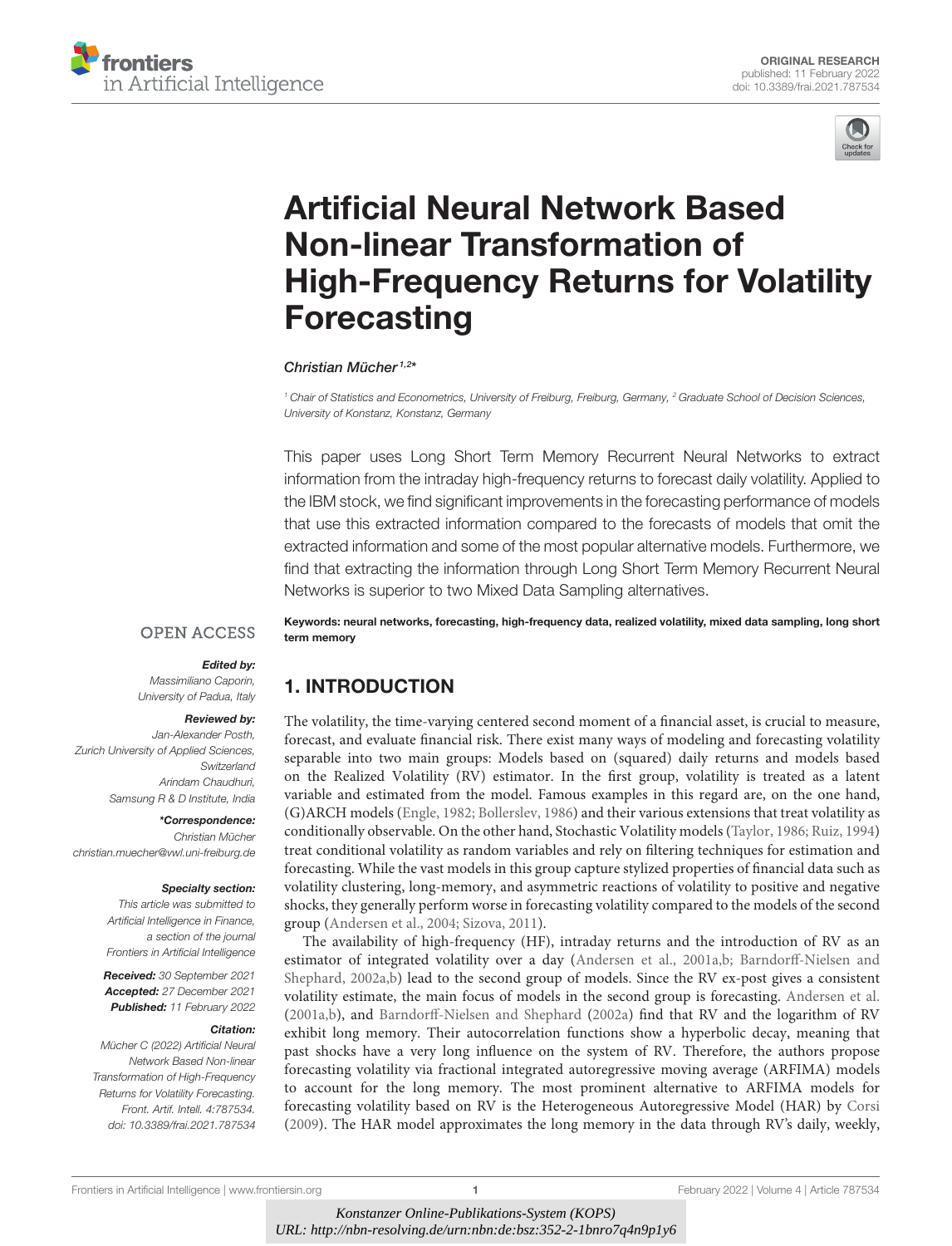and monthly averages. These averages are used in a linear model as explanatory variables to predict volatility. [Corsi](#page-16-7) [\(2009\)](#page-16-7) finds that the HAR model performs better than the ARFIMA models in forecasting volatility. The HAR model is popular because of its good performance and ease of implementation (the HAR can be estimated by simple OLS regression). There exist many extensions of the HAR model in the literature, such as the HAR with jumps model of [Andersen et al.](#page-16-8) [\(2007\)](#page-16-8), the Semivariance HAR of [Patton and Sheppard](#page-17-3) [\(2015\)](#page-17-3), or the HARQ of Bollerslev et al. [\(2016\)](#page-16-9). However, the standard HAR model, both for the level and the logarithm of RV, still is a challenging benchmark to beat in applications on real financial data.

Artificial Neural Networks (ANNs) have become more and more popular over the last decade, and various fields apply them for classification, prediction, and modeling tasks. [Cybenko](#page-16-10) [\(1989\)](#page-16-10) and [Hornik et al.](#page-17-4) [\(1989\)](#page-17-4) show the capability of Feed Forward Neural Networks (FNNs), fully connected ANNs with one hidden layer, to approximate any continuous function on a compact set arbitrarily well. Furthermore, Schäfer and Zimmermann [\(2006\)](#page-17-5) show that Recurrent Neural Networks (RNNs) can approximate any open, dynamic system arbitrarily well. The popularity of ANNs is, on the one hand, due to these theoretical results. On the other hand, ANNs have been among the winning algorithms for various classification and forecasting competitions over the past years. RNNs combine the ability of ANNs to capture complex non-linear dependencies in the data with capturing temporal relationships. Long Short Term Memory (LSTM) RNNs [\(Hochreiter and Schmidhuber,](#page-17-6) [1997\)](#page-17-6) are a type of RNN specifically designed to capture long memory in data. Their capacity to capture non-linear, long-term dependencies in the data make them the perfect candidates for modeling volatility.

This paper aims to use LSTMs to non-linearly transform the HF returns of a financial asset, observed within a day, into a daily, scalar variable and to use this variable to forecast volatility. Non-linear transformations of the HF returns are not novel since the RV estimator (the sum of the squared HF returns of a day) is also a non-linear transformation, but a particular one. We investigate whether volatility forecasts solely constructed from the ANN-based transformation of the HF returns are different from forecasts obtained through the past RVs. While the ANN transformation is very flexible in the functional form, the resulting sequence might not capture the long persistence in the volatility, as the RV estimator does. However, the flexibility of the functional form might capture other information that is useful to predict volatility and that the RV estimator does not take into account. Examples of such information are the sign of the HF returns or patterns of HF returns occurring over a day. We thus combine the two approaches and investigate whether the resulting model exhibits a superior forecasting performance compared to the models that rely on each measure alone.

An alternative approach to transforming the HF returns is the Mixed Data Sampling (MIDAS) approach of [Ghysels et al.](#page-16-11) [\(2004\)](#page-16-11). In MIDAS, the transformation happens through a weighted sum of the HF returns. The weights are obtained non-linearly, e.g., by an Almon or a Beta Lag Polynomial [\(Ghysels et al., 2004\)](#page-16-11). We introduce a novel type of MIDAS model that obtains those weights through an LSTM cell. In MIDAS applications, however, the construction of the transformed HF measure is linear.

Though, as mentioned earlier, the RV estimator is also a transformation of the HF returns, throughout the paper, we will use the term transformed HF returns or transformed measure to refer to the scalar variable obtained through either the ANN transformation or the MIDAS transformation.

We compare the forecasting performance of models that use either one of the transformed measures to forecast volatility with each other and with models that construct the forecasts relying solely on information from past RV, such as the HAR model. We can thus answer whether the transformation can extract at least the same information as the past RV. We further compare these models' forecasts with those obtained from models that combine the RV information with the transformed measures, allowing us to investigate whether the transformed measures contain information supplementary to the RV. Lastly, we can compare the different transformation methods to determine whether the non-linearity introduced through ANNs performs differently from the MIDAS approaches.

The remainder of this paper is structured as follows: section 2 gives an overview of the literature in volatility forecasting with ANNs. Section 3 introduces the LSTM RNN, and section 4 explains the different transformations of the HF returns. It first describes the non-linear transformation through LSTMs and then shows the two MIDAS approaches. Section 5 elaborates on using the transformed HF returns to generate volatility forecasts. We further introduce the benchmark models to which we compare our proposed methodology. Finally, we present the results of our empirical application in section 6, and section 7 concludes.

# 2. LITERATURE REVIEW

A vast area of finance applies ANNs. For example, [White](#page-17-7) [\(1988\)](#page-17-7), among others, uses ANNs to predict stock returns while [Gu et al.](#page-16-12) [\(2020\)](#page-16-12) use ANNs for asset pricing and Sadhwani et al. [\(2021\)](#page-17-8) apply ANNs for mortgage risk evaluation. ANNs are further applied to model and forecast financial risk. The literature in this field reflects the two main branches of volatility modeling and forecasting mentioned in section 1: models based on daily (squared) returns and models based on realized measures estimated from the HF returns. An early contribution to the literature of volatility modeling and forecasting through daily squared returns is [Donaldson and Kamstra](#page-16-13) [\(1997\)](#page-16-13). The authors introduce a semi nonparametric non-linear GARCH model based on ANNs and show superior performance to other GARCH type alternatives. [Franke and Diagne](#page-16-14) [\(2006\)](#page-16-14) show that ANNs yield non-parametric estimators of the conditional variance function of an asset when trained with daily returns as inputs and squared returns as targets. Their results have been applied by [Giordano et al.](#page-16-15) [\(2012\)](#page-16-15) and generalized for the Multi-Layer-Perceptron (MLP), fully connected ANNs with multiple hidden layers, by [Franke et al.](#page-16-16) [\(2019\)](#page-16-16). Arnerić et al. [\(2014\)](#page-16-17) exploit the non-linear Autoregressive Moving Average (ARMA) structure of a Jordan type RNN [\(Jordan, 1997\)](#page-17-9) and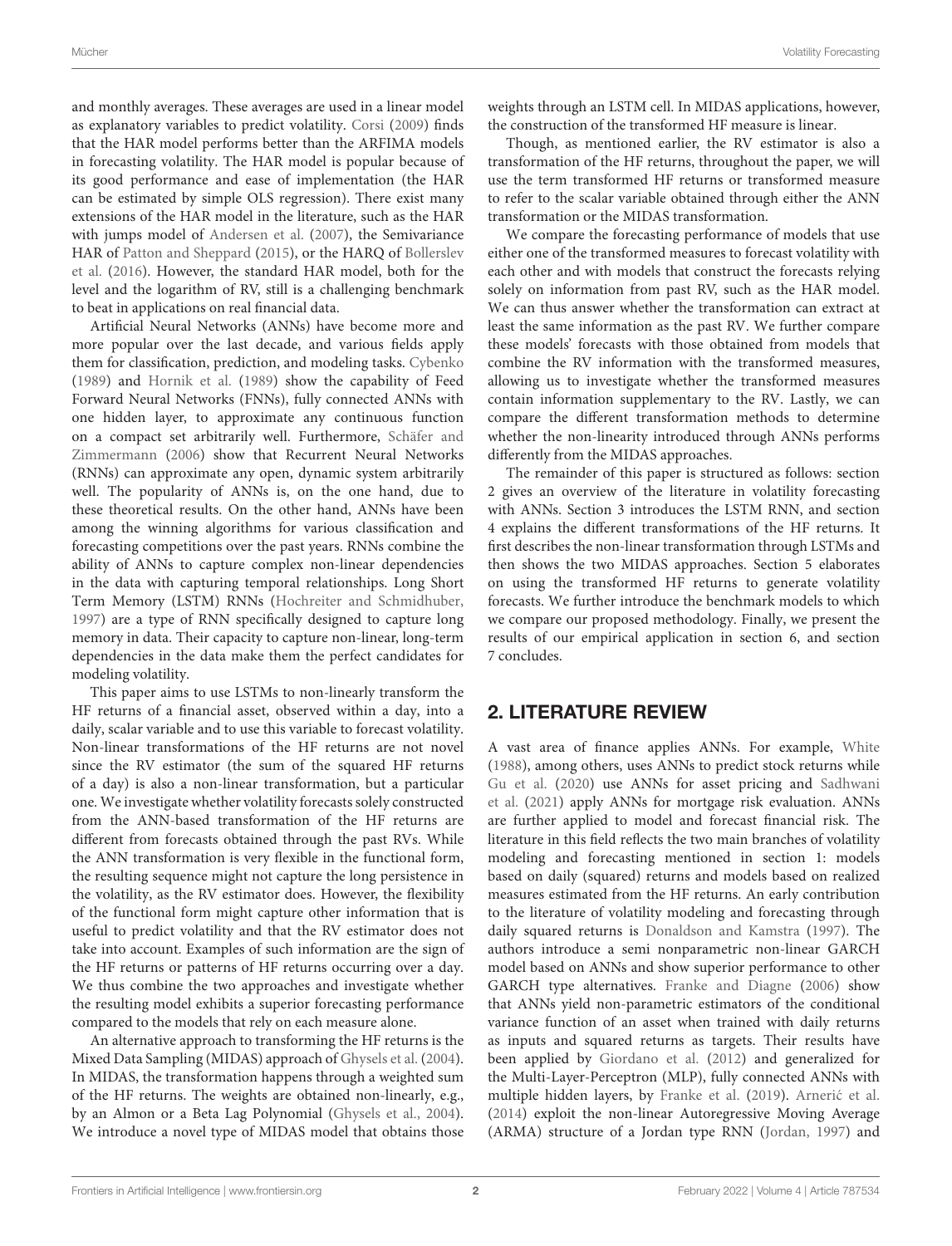the ARMA representation of the GARCH model to introduce the Jordan GARCH(1,1) model. Their model shows superior performance in out-of-sample root mean squared error (RMSE). Alternative approaches use the output of GARCH models, potentially combined with other explanatory variables, as inputs to an MLP (see e.g., [Hajizadeh et al., 2012;](#page-16-18) [Kristjanpoller et al.,](#page-17-10) [2014\)](#page-17-10).

The literature on forecasting volatility via ANNs through realized measures consists of two main fields. The first field uses ANNs to relax the linearity of the HAR model by feeding the lagged daily, weekly, and monthly averages of RV to MLPs. The evidence in this branch is mixed. [Rosa et al.](#page-17-11) [\(2014\)](#page-17-11) find improvements in the forecasting performance of the non-linear HAR model, while [Vortelinos](#page-17-12) [\(2017\)](#page-17-12) concludes that the ANN HAR model is not predicting volatility better than the linear HAR. He argues that the MLP cannot capture the long-term dependencies in the RV. Baruník and Křehlík [\(2016\)](#page-16-19) find mixed evidence of the ANN HAR model for the volatility of energy market prices. Their ANN-based model produces more accurate forecasts than the linear model for some forecasting horizons and some markets. [Arneric et al.](#page-16-20) [\(2018\)](#page-16-20) find that an MLP fitted to the HAR inputs can outperform the linear benchmark. In addition, they find that including jump measures in the analysis further improves the forecasting performance. [Christensen et al.](#page-16-21) [\(2021\)](#page-16-21) find superior forecasting performance of their MLP HAR model over the linear HAR. Further, they find that the model's performance improves when additional firm-specific and macroeconomic indicators are added. [Li and Tang](#page-17-13) [\(2021\)](#page-17-13) apply an MLP to a large set of variables such as realized and MIDAS measures and option Implied Variances. They find that the resulting model outperforms the linear benchmark. The performance improves further through an ensemble learning algorithm that combines the outputs of other linear and nonlinear machine learning techniques, such as penalized regression and random forests, with the output from the ANN model.

The second field in the literature utilizes RNNs to capture, in addition to non-linearity, long-term dependencies in the data. [Miura et al.](#page-17-14) [\(2019\)](#page-17-14) examine the volatility of cryptocurrencies finding that a ridge regression yields the best out of sample forecasting results, followed by LSTM RNNs. Baştürk et al. [\(2021\)](#page-16-22) apply LSTM RNNs to the past measure of RV and the negative part of past daily returns to jointly forecast the volatility and the Value at Risk (VaR) of a financial asset. The authors find superior forecasting performance of the LSTM network for the VaR forecasts. However, their approach cannot produce improved volatility forecasts compared to the linear alternatives.

A recent contribution to both branches of this literature is [Bucci](#page-16-23) [\(2020\)](#page-16-23), who compares the forecasting performance of various ANN structures to standard benchmarks from the financial econometrics literature such as the HAR model and ARFIMA models. He further investigates how adding macroeconomic and financial indicators as exogenous explanatory variables improves the model's forecasting performance. The target variable in his analysis is the monthly log square root of the RV. He finds that the long memory type ANNs such as the LSTM network outperform the financial econometrics literature's classical models. Furthermore, these models outperform the ANNs that do not account for long memory in the data. This result holds for various forecasting horizons.

Finally, [Rahimikia and Poon](#page-17-15) [\(2020a\)](#page-17-15) and [Rahimikia and Poon](#page-17-16) [\(2020b\)](#page-17-16) propose a HAR model augmented by an ANN applied to HF limited order book information and news sentiment data. In both papers, the authors find a superior forecasting performance of their model compared to the HAR benchmark. Their approach of augmenting the HAR model by transformed HF data is similar to the idea of this paper. In parts of our application, we augment models for LF measures such as the HAR with transformed HF information. The difference is that we consider the HF returns and not other auxiliary HF information. Further, we also consider models that use only the information from the transformed HF returns for the forecast.

## 3. LONG SHORT TERM MEMORY

LSTM RNNs are a specific type of RNN structures that overcome the problem that classical RNNs face. Specifically, the limited capacity of such networks to learn long-term relationships due to vanishing or exponentially increasing gradients [\(Hochreiter,](#page-17-17) [1991;](#page-17-17) [Bengio et al., 1994\)](#page-16-24). The cornerstone of LSTMs is the long memory cell denoted by  $C_{\tau}$ . A candidate value of which,  $C_{\tau}$  is a non-linear transformation (using the hyperbolic tangent activation function  $tanh^1$  $tanh^1$ ) of a linear combination of the  $\tau$ -th periods' input vector values  $v<sub>\tau</sub>$  and the previous periods' output value  $y_{\tau-1}$  plus an intercept

$$
\tilde{C}_{\tau} = \tanh(\Theta_C[y_{\tau-1}, v_{\tau}] + c_C). \tag{1}
$$

Next, the values of the forget  $f_{\tau}$  and the input  $i_{\tau}$  gate are computed. These are obtained by applying the sigmoid activation function  $\sigma(\cdot)^2$  $\sigma(\cdot)^2$  to a linear combination of the input vector values  $v<sub>τ</sub>$  and the previous periods' output value  $y<sub>τ−1</sub>$  plus an intercept.

$$
f_{\tau} = \sigma(\Theta_f[y_{\tau-1}, v_{\tau}] + c_f)
$$
 (2)

$$
i_{\tau} = \sigma(\Theta_i[y_{\tau-1}, v_{\tau}] + c_i)
$$
 (3)

(4)

The memory cell value is computed by

$$
C_{\tau} = f_{\tau} C_{\tau-1} + i_{\tau} \tilde{C}_{\tau}, \qquad (5)
$$

i.e., it combines the previous periods' cell value and the current periods' candidate cell value. Since the sigmoid function returns values on the interval  $(0, 1)$ ,  $f<sub>\tau</sub>$  denotes the share to be "forgotten" from the previous cell state and  $i<sub>\tau</sub>$  the share of the proposal state to be added to the new cell state. The output of the LSTM cell  $y<sub>\tau</sub>$  is generated by applying the tanh function to the memory cell values and multiplying the result by the value of the output gate  $o<sub>\tau</sub>$ 

$$
y_{\tau} = o_{\tau} \psi(C_{\tau}), \tag{6}
$$

<span id="page-2-0"></span><sup>&</sup>lt;sup>1</sup>The hyperbolic tangent function applied to value x is  $tanh(x) = [exp(x) \exp(-x)]/[\exp(x) + \exp(-x)]$ . It is a sigmoid function rescaled to the interval  $(-1, 1)$ .

<span id="page-2-1"></span><sup>&</sup>lt;sup>2</sup>The sigmoid function applied to value x is defined as  $\sigma(x) = 1/[1 - \exp(-x)].$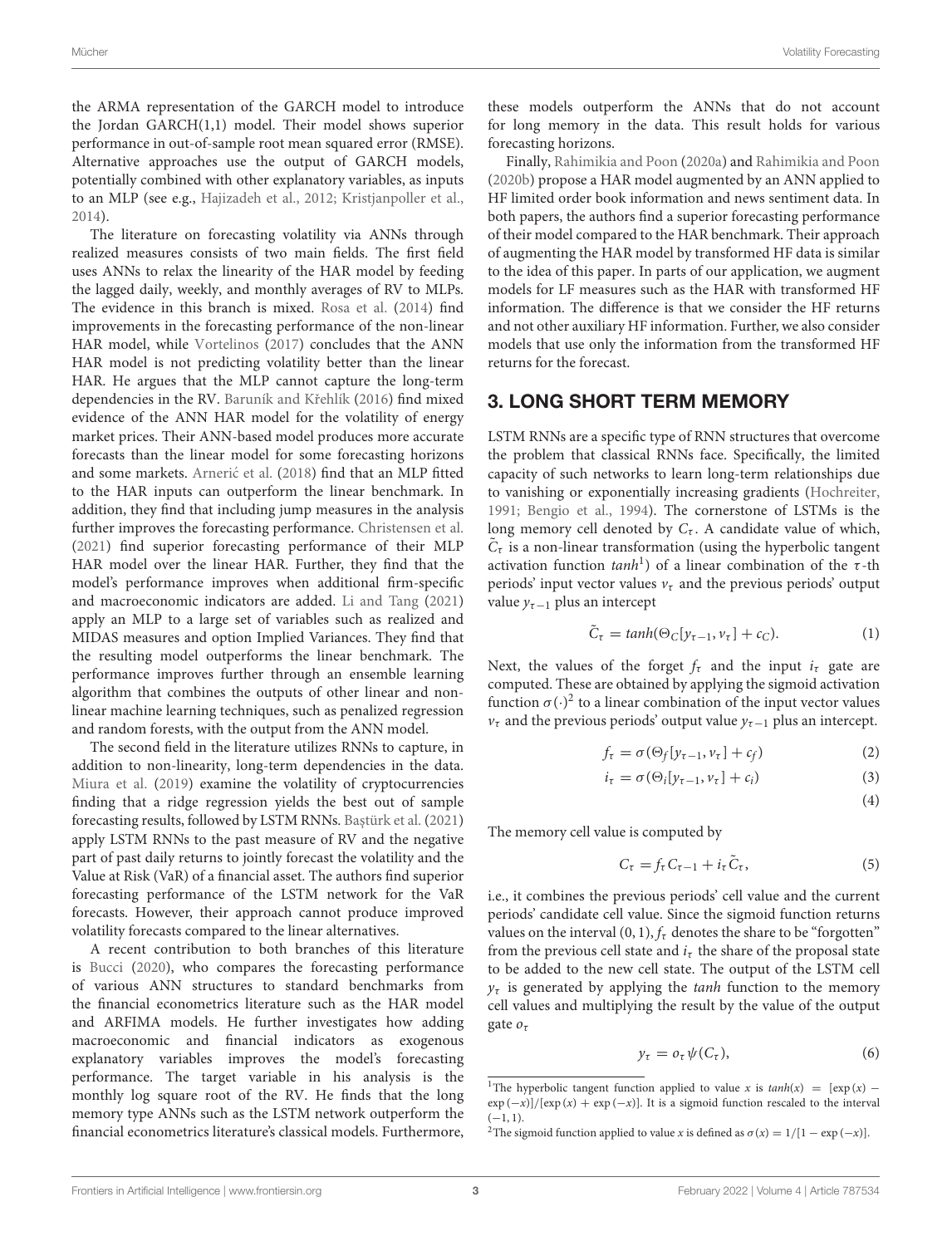where the latter is obtained in the same manner as the values of  $f_\tau$  and  $i_\tau$ 

$$
\sigma_{\tau} = \sigma(\Theta_o[y_{\tau-1}, v_{\tau}] + c_o). \tag{7}
$$

The output gate gives the share of the activated cell values to return as the output of the memory cell. LSTM cells thus are dynamic systems wherein interacting layers drive the hidden state dynamics. This interaction enables the LSTM cell to account for a high degree of non-linearity and to capture long-term dependencies in the data.

# 4. TRANSFORMATION OF THE HIGH-FREQUENCY RETURNS

Denote by  $r_{t,j}$  the t-th days' j-th log-return. We have  $j = 1, ..., M$ equidistantly sampled returns within day t. The increments between two intraday returns determine the number of intraday observations. For returns sampled every 5 minutes within a normal trading day at the New York Stock Exchange, we obtain 78 intraday high-frequency returns. We will denote the vector of the intraday returns on day t by  $r_{t,1:M}$ . We aim to apply a transformation to  $r_{t,1:M}$  that returns a scalar value  $\tilde{x}_t(\theta^{HF})$  which we will refer to as the transformed measure. The transformation depends on parameter vector  $\theta^{HF}$ . We present three different methods to obtain the transformed measure in the following.

## 4.1. Non-linear Transformation

The LSTM architecture described earlier can be used for a nonlinear transformation of the HF returns. In its' simplest form, we use the sequence of the M intraday returns as input to the LSTM cell, and the output of the cell at time  $M$ ,  $y_{t,M}$ , as the transformed value. We thus iterate through the LSTM equations over the  $j = 1, \ldots, M$  intraday returns at day t

$$
\tilde{C}_{t,j} = \tanh(\Theta_C[y_{t,j-1}, r_{t,j}] + c_C)
$$
\n(8)

$$
f_{t,j} = \sigma(\Theta_f[y_{t,j-1}, r_{t,j}] + c_f)
$$
\n(9)

$$
i_{t,j} = \sigma(\Theta_i[y_{t,j-1}, r_{t,j}] + c_i)
$$
\n(10)

$$
C_{t,j} = f_{t,j} C_{t,j-1} + i_{t,j} \tilde{C}_{t,j}
$$
 (11)

$$
o_{t,j} = \sigma(\Theta_o[y_{t,j-1}, r_{t,j}] + c_o)
$$
\n(12)

$$
y_{t,j} = o_{t,j} \psi(C_{t,j}), \tag{13}
$$

and set  $\tilde{x}_t(\theta^{HF}) = y_{t,M}$ , where  $\theta^{HF}$  contains the LSTM cell weights and intercepts. Through the interaction of the three gates and the non-linear activation of the proposal state and the actual state, the LSTM cell allows for a high degree of non-linearity while also capturing long memory in the data. Both the cell input  $(r_{t,j})$  and output  $(y_{t,j})$  at within day lag *j* are scalars. The parameter vector  $\theta^{HF}$  of the model using one LSTM cell thus contains 12 parameters: Four  $2 \times 1$  weight vectors and four intercepts. To increase the degree of non-linearity, we further use a network that consists of one hidden layer of LSTM cells and use the outputs of these cells as inputs to another LSTM cell returning a scalar value.

# 4.2. MIDAS Transformations

Denote by  $\omega_j(\theta^{HF})$  the weights associated with the j-th intraday return on day t. The weights are determined by the elements of

 $\theta^{HF}$ . While the weights may be obtained in a non-linear manner, the resulting transformed measure

$$
\tilde{x}_t(\theta^{HF}) = \sum_{j=1}^M w_j(\theta^{HF}) r_{t,j}
$$
\n(14)

is a weighted sum and thus linear.

In a Beta Lag MIDAS model (labeled Beta MIDAS hereafter), the weight associated with the j-th lag is obtained by

$$
\omega_j(\varphi_1, \varphi_2) = \frac{B\left(\frac{j}{M}, \varphi_1, \varphi_2\right)}{\sum\limits_{j=1}^M B\left(\frac{j}{M}, \varphi_1, \varphi_2\right)}
$$
(15)

where  $B(\cdot \frac{j}{M}, \varphi_1, \varphi_2)$  is the probability density function (pdf) of the Beta distribution. In this case, the parameter vector  $\theta^{HF}$  =  $(\varphi_1, \varphi_2)'$  contains the Beta distribution parameters. While only depending on two parameters, the weights obtained from the normalized Beta pdf are capable to capture complex non-linear functional forms.

An alternative way to obtain the weights associated with the j-th observation is to use the lag values as inputs to an LSTM cell. In this case, the input to the LSTM cell is  $r_i = j$  with  $j = 1, 2, \ldots, M$ . The corresponding output  $(y_i)$  lies on the interval between  $(-1, 1)$ . Note that in this case,  $r_i$  and  $y_i$  do not depend on  $t$  since they only vary within the day but not over the days. To transform the output at within day lag  $j(y_i)$  into a weight, we apply the exponential function and normalize the values, i.e.,

$$
w_j = \frac{\exp{(y_j)}}{\sum_{j=1}^{M} \exp{(y_j)}},
$$
\n(16)

yielding weights that lie in the interval (0, 1) and sum up to one. This transformation is similar to the Beta MIDAS, where the Beta pdf values associated with  $j/M$  are normalized such that they sum up to one. Same as above, the parameter vector  $\theta^{HF}$  of the LSTM MIDAS model contains 12 parameters.

## 5. VOLATILITY FORECASTING

This paper aims to forecast the daily volatility of a financial asset. Consider the price process of a financial asset  $P_t$ , determined by the stochastic differential equation

$$
d\ln(P_t) = \mu_t dt + \sigma_t dW_t \tag{17}
$$

where  $\mu_t$  and  $\sigma_t$  denote the drift and the instantaneous or spot volatility process, respectively, and  $W_t$  is a standard Brownian motion. The integrated variance from day  $t - 1$  to t is then defined as

$$
IV_t = \int_{t-1}^t \sigma_s^2 ds.
$$
 (18)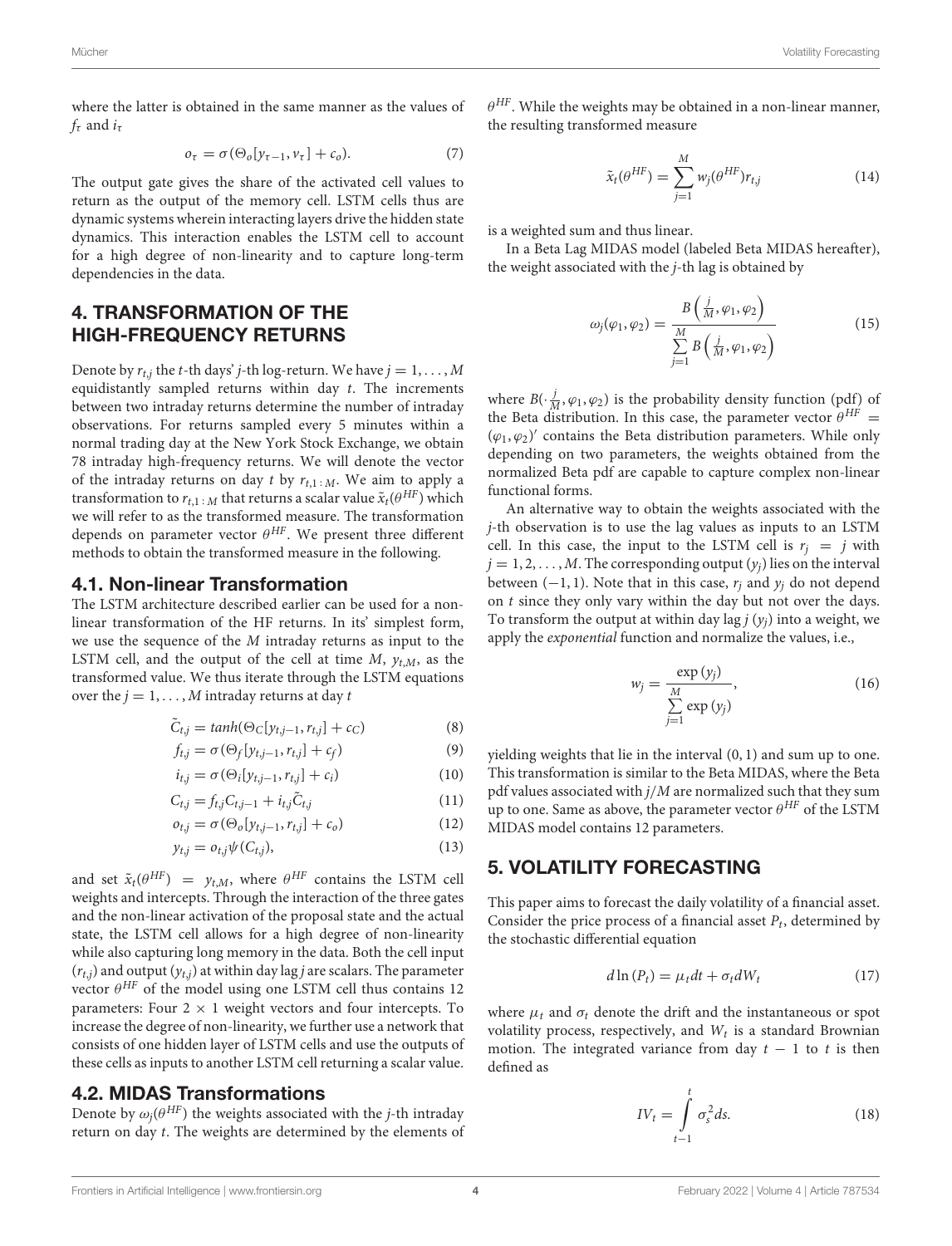The integrated variance yields a direct measure of the discrete time return volatility [\(Andersen et al., 2004\)](#page-16-2), but the series is latent, and we can not observe it directly. However, we can estimate the integrated variance ex-post through the RV estimator defined as

$$
RV_t = \sum_{j=1}^{M} r_{t,j}^2,
$$
 (19)

i.e., the sum of the M squared intraday HF returns. Our goal is to assess how the information obtained from applying the different transformations of the HF returns explained earlier helps predict one step ahead volatility. To answer this, we consider different scenarios.

First, we vary the input variables used to predict volatility, considering three different settings. We start by combining the transformed measure  $\tilde{x}_t$  (for readability, we omit the dependence of the transformed measure on  $\theta^{HF}$  from here on) with past information on the RV. Next, we assess how this combination fares compared to using each stream of information on itself, i.e., using only the information obtained from the transformation and using only the past information on RV. Finally, when using the information on the transformed measure, we again differentiate between two settings: In the first, we only use the most recent (the past days) value of the transformed measure. In the second, we account for dynamics in the transformed measure and use the values of multiple past days. The contributions of [Andersen et al.](#page-16-3) [\(2001a\)](#page-16-3) and [Andersen et al.](#page-16-4) [\(2001b\)](#page-16-4) as well as models like the HAR and the work by, e.g., [Audrino and Knaus](#page-16-25) [\(2016\)](#page-16-25), show that it is necessary to account for the long memory in the volatility. In the setting where we use multiple past values of the transformed measure, we therefore apply an LSTM cell to the sequence of transformed measures. This means that for  $\tau = 1, \ldots, t$ , we iterate over

$$
\tilde{C}_{\tau} = \tanh(\Theta_C[y_{\tau-1}, \tilde{x}_{\tau}] + c_C) \tag{20}
$$

$$
f_{\tau} = \sigma(\Theta_f[y_{\tau-1}, \tilde{x}_{\tau}] + c_f)
$$
 (21)

$$
i_{\tau} = \sigma(\Theta_i[y_{\tau-1}, \tilde{x}_{\tau}] + c_i)
$$
 (22)

$$
C_{\tau} = f_{\tau} C_{\tau - 1} + i_{\tau} \tilde{C}_{\tau}
$$
 (23)

$$
\sigma_{\tau} = \sigma(\Theta_o[y_{\tau-1}, \tilde{x}_{\tau}] + c_o)
$$
 (24)

$$
y_{\tau} = o_{\tau} \psi(C_{\tau}). \tag{25}
$$

and set  $\tilde{y}_t(\tilde{\theta}^{LF}) = y_t$ , where  $\tilde{\theta}^{LF}$  contains the corresponding LSTM cell weights and intercepts. Using an LSTM cell circumvents the problem of lag order selection through either information criteria or shrinkage methods. The LSTM cell takes into account the whole sequence of  $\tilde{x}_{1:t}$  by storing the necessary information in the memory cell. **[Figure 1](#page-4-0)** depicts the underlying idea.

We then linearly combine the output  $\tilde{y}_t$  (for readability, we omit the dependence of  $\tilde{y}_t$  on  $\tilde{\theta}^{LF}$  from here on) with the other LF measures under consideration. This results in the following, case dependent, transformed HF information input variable

$$
v_t^{HF} = \begin{cases} \tilde{x}_t & \text{only recent HF information} \\ \tilde{y}_t & \text{all HF information.} \end{cases}
$$
 (26)



<span id="page-4-0"></span>We consider two settings, where we linearly combine the information from the past RV with that of the transformed HF returns and add an intercept. Herein, in resemblance to the classical HAR model, we first use past, daily, weekly, and monthly averages of the natural logarithm of RV (referred to as log RV hereafter). Denote the logarithm of RV at day  $t$  by  $\ln RV_t$  i.e.,

$$
\ln RV_t = \ln (RV_t). \tag{27}
$$

Weekly and monthly averages of log RV are then defined by

$$
\overline{\ln RV}_{t}^{w} = \frac{1}{5} \sum_{i=1}^{5} \ln RV_{t-(i-1)}
$$
 (28)

and

$$
\overline{\ln RV}_t^m = \frac{1}{22} \sum_{i=1}^{22} \ln RV_{t-(i-1)}.
$$
 (29)

Second, we use the output of an LSTM cell applied to the sequence of the past log RVs.

This results in the, case dependent, low frequency information input variable  $v_t^{LF}$  and

$$
\nu_t^{LF} = \begin{cases} (\ln RV_t, \overline{\ln RV}_t^w, \overline{\ln RV}_t^m)' \\ LSTM(\ln RV_{1:t}, \theta^{LF}) \end{cases} (30)
$$

The HAR model is the most commonly used benchmark in volatility forecasting. However, its' implicit lag order selection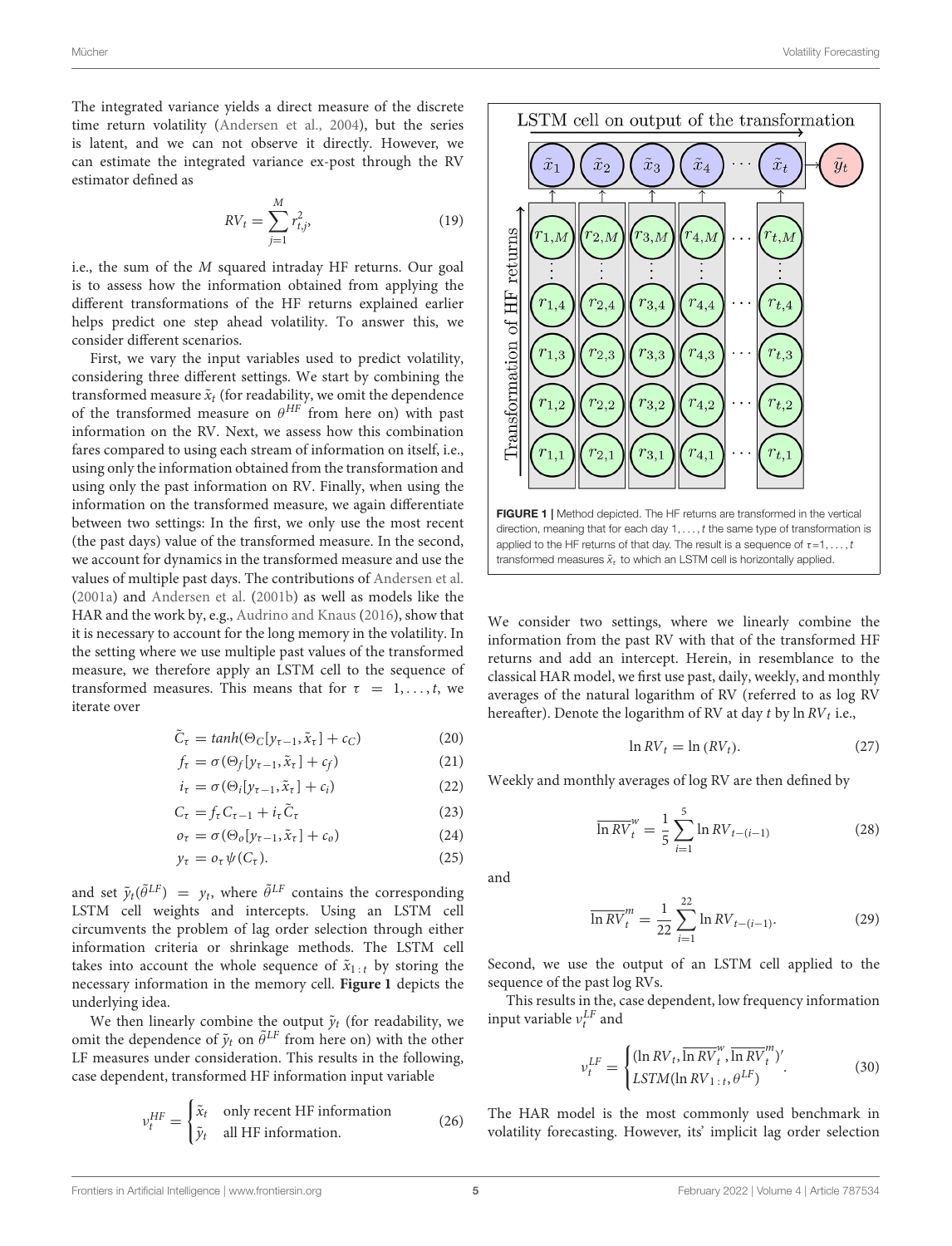(it is a restricted AR(22) model) is not necessarily validated in real data applications [\(Audrino and Knaus, 2016\)](#page-16-25). As mentioned earlier, we circumvent the trouble of lag order selection since we apply an LSTM cell to the LF inputs. The LSTM cell can capture the long-term dynamics. Alternatively, one could fit an autoregressive model of order  $p$  on the RV, add the lags of the transformed measure as additional explanatory variables, and perform lag order selection via Information Criteria or shrinkage methods. However, we leave these two alternatives for further research.

We take the exponential of these linear combinations to guarantee the positiveness of the generated forecast. The output of the model thus is generated by

$$
y_t(\theta) = \exp\left(c + (\nu_t^{LF})'\beta^{LF} + \beta^{HF}\nu_t^{HF}\right) \tag{31}
$$

where  $\theta$  is a vector collecting all parameters.  $\beta^{LF}$  contains either the parameters associated with the daily, weekly, and monthly averages of log RV or the parameters associated with the output of the LSTM cell applied to the sequence of log RV.  $\beta^{HF}$  is the parameter of the scalar measure obtained from the transformation of the HF returns, and  $c$  is an intercept. The model that only uses the transformed HF returns for the forecast corresponds to restricting  $\beta^{LF} = 0$ . This comparison allows for a very detailed analysis of the source of potential gains in the forecasting performance:

- 1. We can assess whether there are significant differences in the forecasting performances of the models that only use the transformed measure as inputs to those that combine them with the LF variables. It is thus possible to inspect whether or not the sequence of transformed HF returns captures the information included in the past RV.
- 2. We can investigate whether it is necessary to consider the entire information in the transformed measure or whether the most recent information suffices.
- 3. We can compare the different transformation methods, assessing the differences between the linear MIDAS type transformations and the non-linear transformations.
- 4. We can examine whether using the classical HAR inputs with a fixed lag order of 22 is enough or whether using an LSTM cell on the past RV values, which is less restrictive in terms of the lag order selection, is fruitful.

#### 5.1. Benchmark Models

We apply a variety of benchmark models, four models of the HAR family and an ARFIMA(p,d,q) model. Our proposed methodology ensures the positiveness of the volatility predictions by construction (see Equation 31). However, when fitting the benchmark models to the level of RV, the forecasts are not guaranteed to be positive. We thus implement each benchmark model once for the level of RV and once for the log of RV to allow for a fair comparison. In the latter case, the forecasts are bias corrected [\(Granger and Newbold, 1976\)](#page-16-26), i.e.,

$$
\widehat{RV}_{t+1} = \exp\left(\widehat{\ln RV}_{t+1} + \frac{1}{2}\sigma_{\varepsilon}^2\right)
$$
 (32)

where  $\sigma_{\varepsilon}^2$  is the forecast error variance estimated from the residuals.

Following the suggestion of [Andersen et al.](#page-16-27) [\(2003\)](#page-16-27), we start by fitting an ARFIMA model

$$
(1 - \Phi(L))(1 - L)^{d} x_t = \Theta(L)\varepsilon_t, \quad \text{with} \quad 0 < |d| < 0.5 \tag{33}
$$

for  $x_t = RV_t$  and  $x_t = \ln RV_t$ , where  $\varepsilon_t$  is a Gaussian white noise with zero mean and variance  $\sigma^2$ .  $\Phi(L)$  and  $\Theta(L)$  are lag polynomials of degrees  $p$  and  $q$ , respectively whose roots lie outside the unit circle.

Next, we implement benchmark models from the HAR family, starting with the classical HAR model [\(Corsi, 2009\)](#page-16-7) in levels

$$
RV_{t+1} = \beta_0 + \beta_1 RV_t + \beta_2 \overline{RV}_t^W + \beta_3 \overline{RV}_t^m + \varepsilon_{t+1}
$$
 (34)

and in logs

$$
\ln RV_{t+1} = \beta_0 + \beta_1 \ln RV_t + \beta_2 \overline{\ln RV}_t^w + \beta_3 \overline{\ln RV}_t^m + \varepsilon_{t+1}.
$$
 (35)

For all HAR family models, the error term  $\varepsilon_t$  is assumed to be a white noise process with  $\mathbb{E}[\varepsilon_t] = 0$  and  $\mathbb{V}[\varepsilon_t] = \sigma_{\varepsilon}^2$ . Following [Andersen et al.](#page-16-8) [\(2007\)](#page-16-8), we include the CHAR model as the second benchmark. The CHAR model is based on the jump robust Bi-Power Variation (BPV) measure of Barndorff-Nielsen and Shephard [\(2004\)](#page-16-28), defined as

$$
BPV_{t} = \frac{1}{\mu_{1}} \sum_{j=1}^{M-1} |r_{t,j}| |r_{t,j+1}|
$$
 (36)

where  $\mu_1 = \sqrt{2/\pi}$  is the expectation of the absolute value of a standard normal random variable. The CHAR model then replaces the daily, weekly, and monthly averages of RV on the right hand side of the HAR model with the corresponding averages of BPV, i.e., for levels

$$
RV_{t+1} = \beta_0 + \beta_1 BPV_t + \beta_2 \overline{BPV}_t^w + \beta_3 \overline{BPV}_t^m + \varepsilon_{t+1} \qquad (37)
$$

and for logs

$$
\ln RV_{t+1} = \beta_0 + \beta_1 \ln BPV_t + \beta_2 \overline{\ln BPV}_t^w + \beta_3 \overline{\ln BPV}_t^m + \varepsilon_{t+1}.
$$
\n(38)

An alternative model that accounts for jumps is the HAR with jumps (HAR-J) model [\(Andersen et al., 2007\)](#page-16-8). The HAR-J model adds the jump measure  $J_t$  = max  $(RV_t - BPV_t, 0)$  or, when modeling log RV, ln  $(1 + J_t)$ , as an additional explanatory variable to the HAR model. However, in our application, the HAR-J model in levels produces negative volatility predictions in two cases. For the log case the average losses of the HAR-J model are very similar to those from the HAR model. We thus omit the results from the HAR-J model, though the differences are statistically significant. They are available from the authors upon request. The next benchmark model is the Semivariance-HAR (SHAR) model by [Patton and Sheppard](#page-17-3) [\(2015\)](#page-17-3), which builds on the semi-variation measure of [Barndorff-Nielsen et al.](#page-16-29) [\(2010\)](#page-16-29)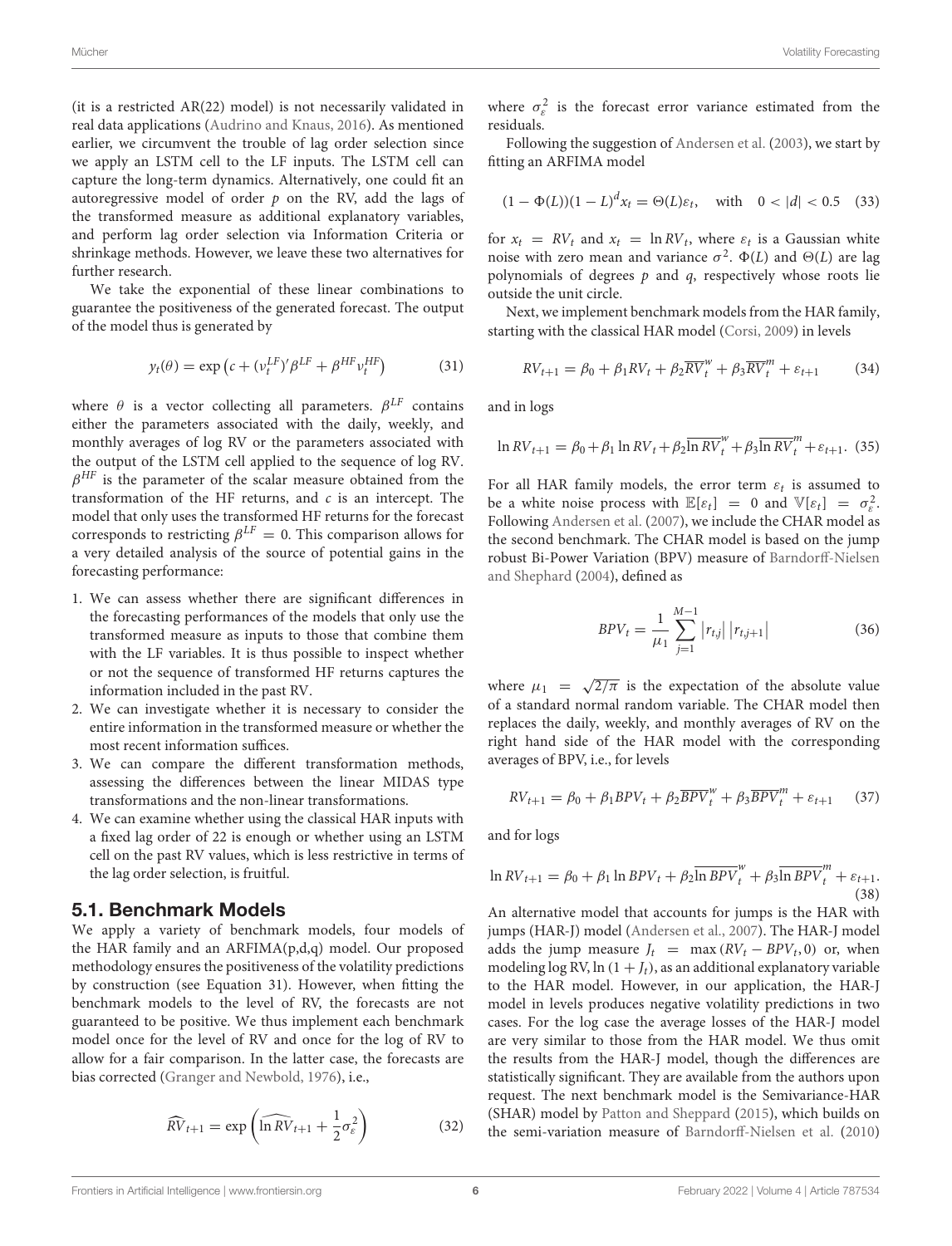differentiating between variation associated with positive and negative intraday returns. The estimators are defined as

$$
RS_t^+ = \sum_{j=1}^M r_{t,j}^2 \mathbb{I}_{r_{t,j} > 0}
$$
 (39)

and

$$
RS_t^- = \sum_{j=1}^{M} r_{t,j}^2 \mathbb{I}_{r_{t,j} < 0},\tag{40}
$$

where I is the indicator function and  $RV_t = RS_t^+ + RS_t^-$ . The SHAR model uses this decomposition of  $RV_t$  such that for levels

$$
RV_{t+1} = \beta_0 + \beta_1^+ RS_t^+ + \beta_1^- RS_t^- + \beta_2 \overline{RV}_t^m + \beta_3 \overline{RV}_t^m + \varepsilon_{t+1} \tag{41}
$$

and for logs

$$
\ln RV_{t+1} = \beta_0 + \beta_1^+ \ln RS_t^+ + \beta_1^- \ln RS_t^- + \beta_2 \overline{\ln RV}_t^w + \beta_3 \overline{\ln RV}_t^m + \varepsilon_{t+1}.
$$
\n(42)

The last benchmark from the HAR family is the HARQ model of [Bollerslev et al.](#page-16-9) [\(2016\)](#page-16-9). The HARQ model uses the Realized Quarticity (RQ) estimator of [Barndorff-Nielsen and Shephard](#page-16-5) [\(2002a\)](#page-16-5) to correct for measurement error in the RV estimator. The HARQ model for levels is

$$
RV_{t+1} = \beta_0 + \beta_1 RV_t + \beta_{1Q} R Q_t^{1/2} RV_t + \beta_2 \overline{RV}_t^m + \beta_3 \overline{RV}_t^m + \varepsilon_{t+1}
$$
\n(43)

and for logs.

$$
\ln RV_{t+1} = \beta_0 + \beta_1 \ln RV_t + \beta_{1Q} \ln RQ_t \ln RV_t + \beta_2 \overline{\ln RV}_t^w + \beta_3 \overline{\ln RV}_t^m + \varepsilon_{t+1}.
$$
\n(44)

## 6. APPLICATION

We use the 5 minutes log-returns ( $M = 78$  intraday observations per trading day) of IBM from January, 02, 2001 till December 28, 2018 ( $T = 4,482$  days). We use the first 80% of the data (till May 27, 2015) as the in-sample data and the last 20% as the out-of-sample data. In order to obtain forecasts from each model introduced earlier, the QLIKE loss [\(Patton, 2011\)](#page-17-18) between the forecast  $y_t(\theta)$  and the next periods RV,  $RV_{t+1}$  is minimized, i.e., the objective is to find

$$
\hat{\theta} = \operatorname{argmin}_{\theta} \text{QLIKE}\left(y_t(\theta), RV_{t+1}\right),\tag{45}
$$

where the QLIKE loss function is defined as

$$
QLIKE(RV_{t+1}, y_t(\theta)) = \frac{RV_{t+1}}{y_t(\theta)} - \ln\left(\frac{RV_{t+1}}{y_t(\theta)}\right) - 1.
$$
 (46)

The QLIKE is a better choice when forecasting volatility than the mean squared error since it considers that the variable of interest is positive. We implement all models (except the benchmark models) in Python using Keras [\(Chollet, 2015\)](#page-16-30) with

the TensorFlow [\(Abadi et al., 2015\)](#page-16-31) backend. This workflow comes with a comprehensive set of functions, allowing custom types of neural networks. We implement, e.g., the Beta MIDAS model as a specific case of an MLP that takes a  $2 \times 1$  vector of ones as inputs and has a diagonal weight matrix coinciding with the parameters  $\varphi_1$  and  $\varphi_2$  of the Beta pdf. The layer then returns an  $M \times 1$  vector of weights associated with the standardized Beta pdf as described earlier. We estimate the parameters of all models under consideration (except the Benchmark models) by Stochastic Gradient Descent (SGD). Since SGD introduces an implicit regularization of the parameters [\(Soudry et al., 2018\)](#page-17-19) this methodology should allow for a fair comparison of the forecasting results of the different models.

We train by Adaptive Moments SGD (ADAM, Kingma and Ba, [2014\)](#page-17-20) with a batch size (length of a randomly selected sample selected for one SGD parameter update) of 128. Keras computes the gradient of RNNs by Truncated Back Propagation Through Time [\(Rumelhart et al., 1986\)](#page-17-21); truncated in the manner that the computation of the gradient considers only a limited amount of past lags. The horizon of truncation is referred to as lookback and does not change the fact that the RNN considers the whole sequence of inputs when producing the forecast after training. We set the lookback equal to 128. We standardize the input data and divide the target data (the one step ahead RV) by its' standard deviation. We do not demean the target data to ensure positivity. We store the standard deviations to re-scale the resulting predictions in each forecasting step.

We use an expanding window scheme for forecasting: We start training for 1,000 epochs (one epoch means the algorithm went through the whole sample once) on the first 80% of the data and use the trained network and the newly available information to make a one step ahead prediction. Then, the model is retrained for another 100 epochs for each one step ahead prediction with the previous iterations parameter values as starting values, resulting in 897 out of sample forecasts. To make training more feasible, we employ early stopping criteria. These interrupt the training before the target number of epochs is hit, given that there was no improvement of the training error over several specified past epochs. The term patience refers to this specified number of epochs. We set the minimum, absolute change of the training loss to be considered an improvement to  $10^{-6}$ , the initial training step patience to 500, and the patience in the re-training steps to 50. The code runs on an NVIDIA Tesla V100 GPU on the bwHPC Cluster.

We estimate the HAR family benchmark models by OLS and the ARFIMA models using R's fracdiff [\(Maechler, 2020\)](#page-17-22) and forecast [\(Hyndman and Khandakar, 2008\)](#page-17-23) packages. On the in-sample data, an ARFIMA(5,d,2) model provides the best fit for the level of RV and an ARFIMA (0,d,1) for the logarithm of RV.

### 6.1. Forecast Evaluation

We compare the forecasting performance of our presented model with varying inputs and the benchmark models for both levels and logs using different loss measures. First, we compare the average QLIKE loss of the different models. Next, we report the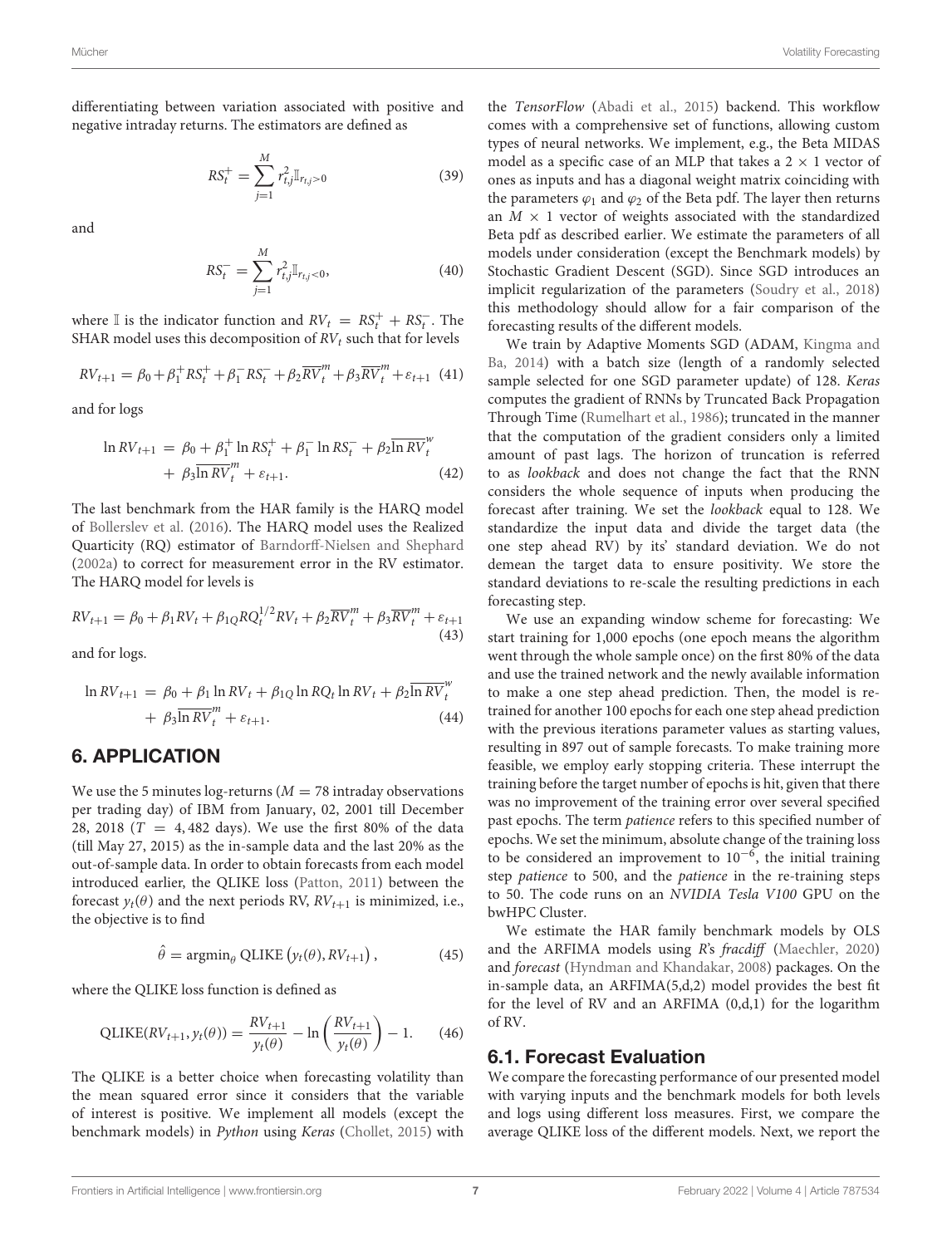square root of the average squared error loss  $(RV_t - \widehat{RV}_t)^2$  (the RMSE). We further compute Value at Risk (VaR) and Expected Shortfall (ES) forecasts based on the volatility forecasts. The VaR is the p-th quantile of the return distribution and the ES is the expected value of the return, given that the return is smaller than the VaR. We compute the daily log returns  $r_t$  as the sum of the intraday returns of day t, which is equivalent to the log return based on the difference between the log closing and opening prices. **[Table 1](#page-7-0)** reports descriptive statistics of the daily returns  $(r_t)$ , the RV estimated from 5 minutes log-returns  $(RV_t)$ , and the standardized returns  $z_t = r_t / \sqrt{RV_t}$  for the whole sample, the inand the out-of-sample period.

After standardizing the daily returns, their skewness and kurtosis are close to those of a standard normal distribution. For the out-of-sample period, we can not reject the H0 of a Kolmogorov-Smirnov test that the standardized returns are standard normally distributed ( $p$ -value = 0.646). For the whole sample (*p*-value = 0.018) and the in-sample period (*p*-value = 0.011) we reject this hypothesis at the 5% level. These results are reasonable since the out-of-sample period does not contain the financial crisis. We thus use the normal distribution to compute forecasts of VaR and ES. We also compute forecasts of VaR and ES using the standardized Student-t distribution, where, similar to [Brownlees and Gallo](#page-16-32) [\(2010\)](#page-16-32), for each iteration in the expanding window, we estimate the degrees of freedom based on the information available up to time t. All estimated degrees of freedom are larger than 100, indicating no need to account for fat tails. Further, the statistical analysis results and the ranking of the models do not change compared to the case of the normal distribution. We thus do not report the Student-t distribution results here. They are available from the authors on request.

To evaluate the performance of the models in forecasting VaR and ES, we use the asymmetric piece-wise linear loss function of [Gneiting](#page-16-33) [\(2011\)](#page-16-33) for the VaR and the zero-homogeneous loss function of [Fissler and Ziegel](#page-16-34) [\(2016\)](#page-16-34) for the VaR and the ES jointly.<sup>[3](#page-7-1)</sup> Using the short notation  $r = r_t$ ,  $\widehat{VaR} = \widehat{VaR}_{t,p}$  and  $\widehat{ES} = \widehat{ES}_{t,p}$ , these loss functions are

$$
S_p^{VaR}(\widehat{VaR}, r) = (r - \widehat{VaR}) (p - \mathbb{I}_{\{r \leq \widehat{VaR}\}})
$$
 (47)

and.

$$
S_p^{VaRES}(\widehat{VaR}, \widehat{ES}, r) = -\frac{(\widehat{VaR} - r)\mathbb{I}_{\{r \le \widehat{VaR}\}}}{p\widehat{ES}} + \frac{\widehat{VaR}}{\widehat{ES}} + \ln(-\widehat{ES}) - 1.
$$
\n(48)

# 6.2. Results

**[Table 2](#page-8-0)** reports the results of the out-of-sample losses introduced above for the different models. It further shows which models are in the Model Confidence Set (MCS) of [Hansen et al.](#page-17-24) [\(2011\)](#page-17-24) at the 10% level. We use the arch library of Sheppard et al. [\(2021\)](#page-17-25) to compute the MCS p-values. In addition, we report the results of Binomial tests,<sup>[4](#page-7-2)</sup> where we test each model <span id="page-7-0"></span>TABLE 1 | Descriptive statistics.

|                      | Min                 | Max      | Mean      | Median | Std    | <b>Skewness</b> | <b>Kurtosis</b> |  |  |  |
|----------------------|---------------------|----------|-----------|--------|--------|-----------------|-----------------|--|--|--|
|                      | Whole-sample period |          |           |        |        |                 |                 |  |  |  |
| $r_{t}$              | $-11.1695$          | 11.6993  | 0.0053    | 0.0120 | 1.4997 | 0.1136          | 10.5653         |  |  |  |
| RV+                  | 0.219               | 130.5922 | 2.3877    | 1.0188 | 5.7425 | 10.0287         | 153.5745        |  |  |  |
| $Z_t$                | $-2.9571$           | 3.2444   | 0.0308    | 0.0142 | 0.9554 | 0.0833          | 2.6061          |  |  |  |
|                      | In-sample period    |          |           |        |        |                 |                 |  |  |  |
| $r_{t}$              | $-11.1695$          | 11.6993  | 0.0236    | 0.0148 | 1.5545 | 0.2314          | 10.1870         |  |  |  |
| RV <sub>t</sub>      | 0.1325              | 130.5922 | 2.6083    | 1.1267 | 6.0041 | 9.9336          | 151.2284        |  |  |  |
| $Z_t$                | $-2.9571$           | 3.2444   | 0.0408    | 0.0147 | 0.9514 | 0.0910          | 2.6362          |  |  |  |
| Out-of-sample period |                     |          |           |        |        |                 |                 |  |  |  |
| $r_{f}$              | $-7.9331$           | 8.5542   | $-0.0679$ | 0.0000 | 1.2548 | $-0.8824$       | 11.5016         |  |  |  |
| $RV_t$               | 0.1219              | 63.4346  | 1.5063    | 0.6800 | 4.4410 | 9.7437          | 113.8447        |  |  |  |
| $Z_t$                | $-2.5287$           | 2.7506   | $-0.0092$ | 0.0000 | 0.9703 | 0.0594          | 2.4857          |  |  |  |

For the descriptive statistics,  $r_t$  is scaled by 10<sup>2</sup> and RV<sub>t</sub> by 10<sup>4</sup>.

against the other models in **[Supplementary Figures 1–6](#page-16-35)**. The table consists of two main blocks, again consisting of multiple blocks as indicated by the horizontal lines. The first main block contains the results for the ANN models, where the first two rows show the results for the models that do not use the transformed measure as additional input (indicated by the superscript O), i.e., the models corresponding to the restriction  $\beta^{HF}$  = 0. The first model is a non-linear HAR estimated by SGD. Non-linear since we use the exponential of a linear combination of daily, weekly, and monthly averages of log RV on the right-hand side. The second row shows the results of modeling the long memory in RV not via the restricted AR(22) character of the HAR model but an LSTM cell applied to the log RV.

Next, follow the models that use the information from the transformed measure. The superscript indicates the type of transformation: The superscript O indicates no transformation, the superscripts M-B and M-L indicate the Beta and LSTM MIDAS transformation, respectively, and the superscript LSTM plus a number indicates the non-linear, LSTM based transformation. The number indicates the number of LSTM cells in the hidden layer in this case.

The model's name indicates the type of low-frequency information: HAR refers to the daily, weekly, and monthly averages, and LSTM refers to an LSTM cell applied to the sequence of log RV. They reflect choosing  $v_t^L$  $\overline{t}$  =  $(\ln RV_t, \overline{\ln RV_t^u})$  $\overline{u}_t^W$ ,  $\overline{\ln RV}_t^W$  $\int_{t}^{m}$  )' and  $v_t^{LF}$  = LSTM(ln RV<sub>1:t</sub>,  $\theta^{LF}$ ) respectively. The name O refers to only using the information from the transformed measure, i.e., it corresponds to the restriction  $\beta^{LF} = 0$ . Here we have two blocks again. The first reporting models that apply an LSTM cell to the sequence of the transformed measure. These models thus take into account the full information in the sequence of the transformed measure, indicated by -F in the model name. The second block refers to models that only use the most recent value of the transformed measure. The two blocks thus correspond to the choice of  $v_t^{HF} = \tilde{x}_t$  and  $v_t^{HF} = \tilde{y}_t$ , respectively. The last block shows the results of the benchmark models, where we differentiate between

<span id="page-7-2"></span><span id="page-7-1"></span><sup>&</sup>lt;sup>3</sup>There exists no strictly consistent loss function for the ES alone [\(Gneiting, 2011\)](#page-16-33). <sup>4</sup>The Binomial test tests whether positive and negative sign changes in the loss differential of two models are equally likely. It is also known as the Diebold Mariano Sign test.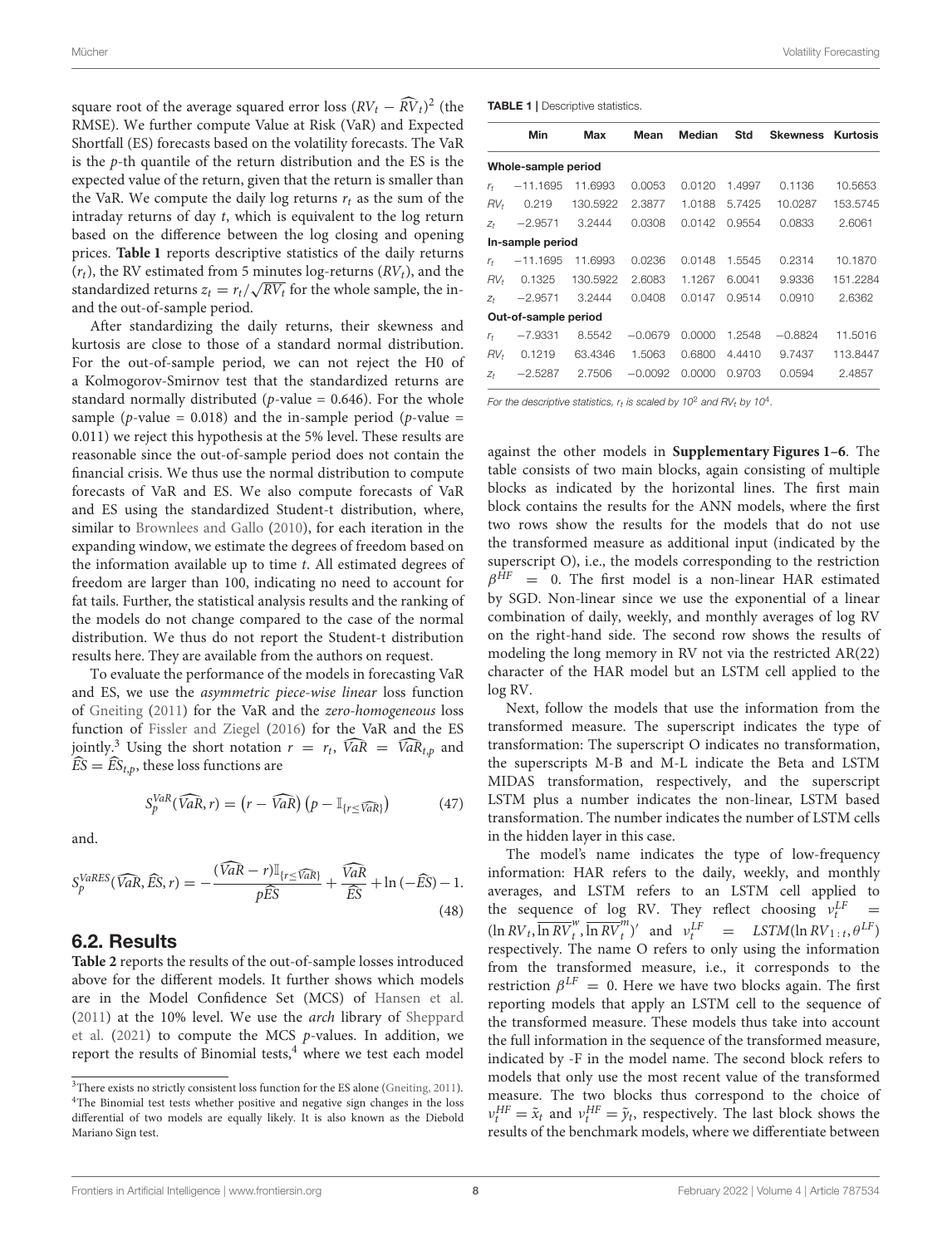<span id="page-8-0"></span>TABLE 2 | Out of sample losses.

|                      | Model                                            | <b>QLIKE</b>         | <b>RMSE</b>         | $VaR_{1%}$             | VaR $ES_{1\%}$          | $VaR_{2.5\%}$          | VaR $ES_{2.5\%}$        |
|----------------------|--------------------------------------------------|----------------------|---------------------|------------------------|-------------------------|------------------------|-------------------------|
|                      | $HAR^O$                                          | 0.6012 <sup>†</sup>  | 0.4401              | 0.6598 <sup>†</sup>    | $-2.2635$ <sup>†</sup>  | $1.0444^{\dagger}$     | $-3.0502$ <sup>†</sup>  |
|                      | <b>LSTM<sup>O</sup></b>                          | 0.5683 <sup>†</sup>  | 0.4356 <sup>†</sup> | 0.6687 <sup>†</sup>    | $-2.1732$ <sup>t</sup>  | 1.0497 <sup>+</sup>    | $-3.0029$ <sup>t</sup>  |
|                      | $HAR^{M-B}-F$                                    | 0.5995 <sup>†</sup>  | 0.4407 <sup>†</sup> | 0.6580 <sup>†</sup>    | $-2.2793^{\dagger}$     | 1.0374 <sup>†</sup>    | $-3.0671^{\dagger}$     |
|                      | $HAR^{M-L}-F$                                    | $0.5655^{\dagger*}$  | $0.4380^{\dagger*}$ | 0.6397 <sup>†</sup>    | $-2.3329$ <sup>t</sup>  | $1.0167^{\dagger}$     | $-3.1032$ <sup>t</sup>  |
|                      | HARLSTM1-F                                       | $0.5990^{\dagger}$ * | $0.4347^{\dagger*}$ | $0.6446^{\dagger*}$    | $-2.2779^{\dagger*}$    | $1.0278$ <sup>†*</sup> | $-3.0626^{\dagger*}$    |
|                      | HARLSTM8-F                                       | 0.5976 <sup>†</sup>  | 0.4400              | $0.6576^{\dagger}$     | $-2.2711$ <sup>†</sup>  | 1.0420 <sup>†</sup>    | $-3.0545^{\dagger}$     |
|                      | HARLSTM64-F                                      | 0.5992 <sup>†</sup>  | 0.4400              | 0.6579 <sup>†</sup>    | $-2.2731$ <sup>t</sup>  | 1.0420 <sup>†</sup>    | $-3.0559†$              |
|                      | $\mathsf{LSTM}^{\mathsf{M-B}}\text{-}\mathsf{F}$ | 0.5813 <sup>†</sup>  | $0.4361^+$          | $0.6616^{\dagger*}$    | $-2.2074^{\dagger*}$    | $1.0462^{\dagger}$     | $-3.0209^{\dagger*}$    |
|                      | $LSTM^{M-L}-F$                                   | 0.5458 <sup>†</sup>  | $0.4354^{\dagger}$  | 0.6617 <sup>†</sup>    | $-2.2360^{\dagger}$     | 1.0378 <sup>†</sup>    | $-3.0464^{\dagger}$     |
|                      | $LSTMLSTM1 - F$                                  | 0.5779 <sup>†</sup>  | 0.4406 <sup>†</sup> | $0.6668^{\dagger*}$    | $-2.1577^{+\ast}$       | $1.0513^{+*}$          | $-2.9970^{\dagger*}$    |
|                      | $LSTMLSTM8 - F$                                  | 0.5701 <sup>†</sup>  | $0.4356^{\dagger}$  | $0.6688^{\dagger}$     | $-2.1669$ <sup>t</sup>  | $1.0508^{\dagger*}$    | $-3.0011^{+*}$          |
|                      | LSTMLSTM64-F                                     | 0.5693 <sup>†</sup>  | $0.4356^{\dagger}$  | $0.6626^{\dagger*}$    | $-2.2115$ <sup>†*</sup> | $1.0479^{\dagger}$     | $-3.0200^{\dagger*}$    |
|                      | $O^{M-B}-F$                                      | $0.7923*$            | $0.5205^{\dagger*}$ | $0.6666^{\dagger*}$    | $-2.5151^{\dagger*}$    | $1.1599^{+*}$          | $-3.0053^{\dagger*}$    |
|                      | $O^{M-L} - F$                                    | $0.7035^{\dagger*}$  | $0.4499^{\dagger}$  | $0.7301$ <sup>+*</sup> | $-2.1101$ <sup>+*</sup> | $1.1650^{+*}$          | $-2.8801$ <sup>+*</sup> |
|                      | OLSTM1 <sub>-F</sub>                             | $0.7468*$            | $0.4514*$           | $0.6772$ <sup>+*</sup> | $-2.4570^{+*}$          | 1.1580*                | $-2.9845$ <sup>†*</sup> |
| ANN models           | OLSTM8-F                                         | $0.7536*$            | $0.4517*$           | $0.6695^{\dagger*}$    | $-2.4596^{\dagger*}$    | 1.1496*                | $-2.9898^{\dagger*}$    |
|                      | $O^{LSTM64} - F$                                 | $0.7458*$            | $0.4516*$           | $0.6525^{\dagger*}$    | $-2.5659$ <sup>†*</sup> | $1.1448^{\dagger}$     | $-3.0239$ <sup>†*</sup> |
|                      | $HAR^{M-B}$                                      | 0.6108               | 0.4403              | 0.6613 <sup>†</sup>    | $-2.2538†$              | $1.0485^{\dagger}$     | $-3.0407†$              |
|                      | $HAR^{M-L}$                                      | $0.5764^{\dagger}$   | 0.4406 <sup>†</sup> | 0.6620 <sup>†</sup>    | $-2.2263^{\dagger}$     | $1.0456^{\dagger}$     | $-3.0356^{\dagger}$     |
|                      | HARLSTM1                                         | $0.5453^{\dagger}$ * | $0.4339^{+*}$       | $0.6224$ <sup>†*</sup> | $-2.4520^{+*}$          | $0.9901^{+*}$          | $-3.1643^{\dagger}$     |
|                      | HAR <sup>LSTM8</sup>                             | 0.6029               | 0.4400              | $0.6576^{\dagger}$     | $-2.2768$ <sup>t</sup>  | $1.0401^+$             | $-3.0606^{\dagger}$     |
|                      | HARLSTM64                                        | 0.5989 <sup>†</sup>  | 0.4400              | 0.6594 <sup>†</sup>    | $-2.2576$ <sup>†</sup>  | 1.0448 <sup>t</sup>    | $-3.0472$ <sup>t</sup>  |
|                      | $LSTM^{M-B}$                                     | $0.5764^{\dagger*}$  | $0.4356^{\dagger*}$ | $0.6627$ <sup>†*</sup> | $-2.2073^{\dagger*}$    | $1.0508^{\dagger*}$    | $-3.0143*$              |
|                      | $\mathsf{LSTM}^{\mathsf{M-L}}$                   | $0.5567^{\dagger}$   | 0.4350 <sup>†</sup> | $0.6648^{\dagger}$     | $-2.1684$ <sup>t</sup>  | 1.0413 <sup>†</sup>    | $-3.0117$ <sup>t</sup>  |
|                      | LSTMLSTM1                                        | $0.5371^{+*}$        | $0.4316^{+*}$       | $0.6193^{+*}$          | $-2.4187^{\dagger*}$    | $0.9993$ <sup>†*</sup> | $-3.1350^{+*}$          |
|                      | LSTM <sup>LSTM8</sup>                            | $0.5755^{\dagger}$   | 0.4352 <sup>†</sup> | 0.6631 <sup>†</sup>    | $-2.1964$ <sup>†</sup>  | $1.0445^{\dagger}$     | $-3.0176$ <sup>t</sup>  |
|                      | LSTM <sup>LSTM64</sup>                           | $0.5712^{+*}$        | $0.4361^{\dagger*}$ | $0.6656^{\dagger*}$    | $-2.2058^{\dagger*}$    | $1.0504$ <sup>†*</sup> | $-3.0169^{\dagger*}$    |
|                      | $O^{M-B}$                                        | $0.7463*$            | $0.4525*$           | $0.6494^{\dagger*}$    | $-2.5692^{\dagger*}$    | $1.1381^{+*}$          | $-3.0315^{+\ast}$       |
|                      | $\mathrm{O^{M-L}}$                               | $0.7480*$            | $0.4529*$           | $0.6515^{+*}$          | $-2.5576$ <sup>†*</sup> | $1.1389^{+*}$          | $-3.0276^{\dagger*}$    |
|                      | O <sup>LSTM1</sup>                               | $0.6701^{+*}$        | $0.4466*$           | $0.6333^{+*}$          | $-2.5970^{\dagger\,*}$  | $1.0973^{+*}$          | $-3.0812^{+\ast}$       |
|                      | O <sub>LSTMS</sub>                               | $0.7413*$            | $0.4517*$           | $0.6519^{+*}$          | $-2.5700^{\dagger*}$    | 1.1396*                | $-3.0323^{\dagger*}$    |
|                      | OLSTM64                                          | $0.7457*$            | $0.4516*$           | $0.6525^{+*}$          | $-2.5681$ <sup>+*</sup> | $1.1456^{\dagger*}$    | $-3.0240^{\dagger*}$    |
|                      | <b>ARFIMA</b>                                    | $0.6947*$            | $0.4538*$           | $0.6906^{\dagger*}$    | $-2.1262^{\dagger*}$    | $1.0833^{+*}$          | $-2.9677$ <sup>†*</sup> |
| dels<br>Benchmark mo | <b>HAR</b>                                       | $0.6758*$            | $0.4532*$           | $0.6975$ <sup>+*</sup> | $-2.1380*$              | $1.0925^{\dagger*}$    | $-2.9620^{\dagger*}$    |
|                      | CHAR                                             | $0.5665^{\dagger*}$  | $0.4384^{\dagger*}$ | $0.6462^{\dagger}$     | $-2.3974^{\dagger*}$    | $1.0455^{\dagger}$     | $-3.0830^{\dagger*}$    |
|                      | <b>SHAR</b>                                      | $0.6785*$            | $0.4548*$           | $0.6976^{\dagger*}$    | $-2.1348*$              | $1.0928^{\dagger*}$    | $-2.9613^{\dagger*}$    |
|                      | <b>HARQ</b>                                      | $0.6632*$            | $0.4525*$           | $0.6827^{+*}$          | $-2.1610*$              | $1.0736^{\dagger*}$    | $-2.9881$ <sup>†*</sup> |
|                      | ARFIMA-In                                        | 0.6656*              | $0.4394^{\dagger*}$ | $0.7095^{\dagger*}$    | $-1.9656*$              | 1.0812 <sup>+*</sup>   | $-2.9242^{\dagger*}$    |
|                      | HAR-In                                           | $0.6751*$            | $0.4396^{\dagger*}$ | $0.7020^{\dagger*}$    | $-2.0047^{\dagger*}$    | $1.0703^{\dagger*}$    | $-2.9496^{\dagger*}$    |
|                      | CHAR-In                                          | $0.6141*$            | $0.4373^{\dagger*}$ | $0.6773$ <sup>†*</sup> | $-2.1527$ <sup>†*</sup> | $1.0503^{\dagger*}$    | $-3.0169^{\dagger*}$    |
|                      | SHAR-In                                          | $0.6549*$            | $0.4389^{+*}$       | $0.6922^{\dagger}$     | $-2.0547^{\dagger*}$    | $1.0615^{+*}$          | $-2.9743^{\dagger*}$    |
|                      | HARQ-In                                          | $0.6413*$            | $0.4403^{\dagger*}$ | $0.6930^{\dagger*}$    | $-2.0982^{\dagger*}$    | $1.0660^{\dagger*}$    | $-2.9873^{\dagger*}$    |

The RMSE and VaR losses are scaled by 10<sup>3</sup>. Bold face numbers indicate the lowest out of sample loss. \*Denotes models for which the H<sub>0</sub> of equal forecasting performance of a Binomial test with HAR<sup>O</sup> model as benchmark is rejected at the 5% level and <sup>†</sup>denotes models that are in the Model Confidence set at the 10% level.

them being applied for the level of RV and to the logarithm of RV (indicated by -ln in the model name). We transform the forecasts using the bias correction mentioned earlier for the latter case.

We first consider whether using only the transformed measure for forecasting volatility is fruitful. **[Table 2](#page-8-0)** clearly shows that the

models that only rely on the transformed measure (labeled O plus the superscript corresponding to the transformation used) are the worst-performing models within their respective blocks in terms of the QLIKE and the squared error loss. These models perform comparably or worse than the alternatives for the VaR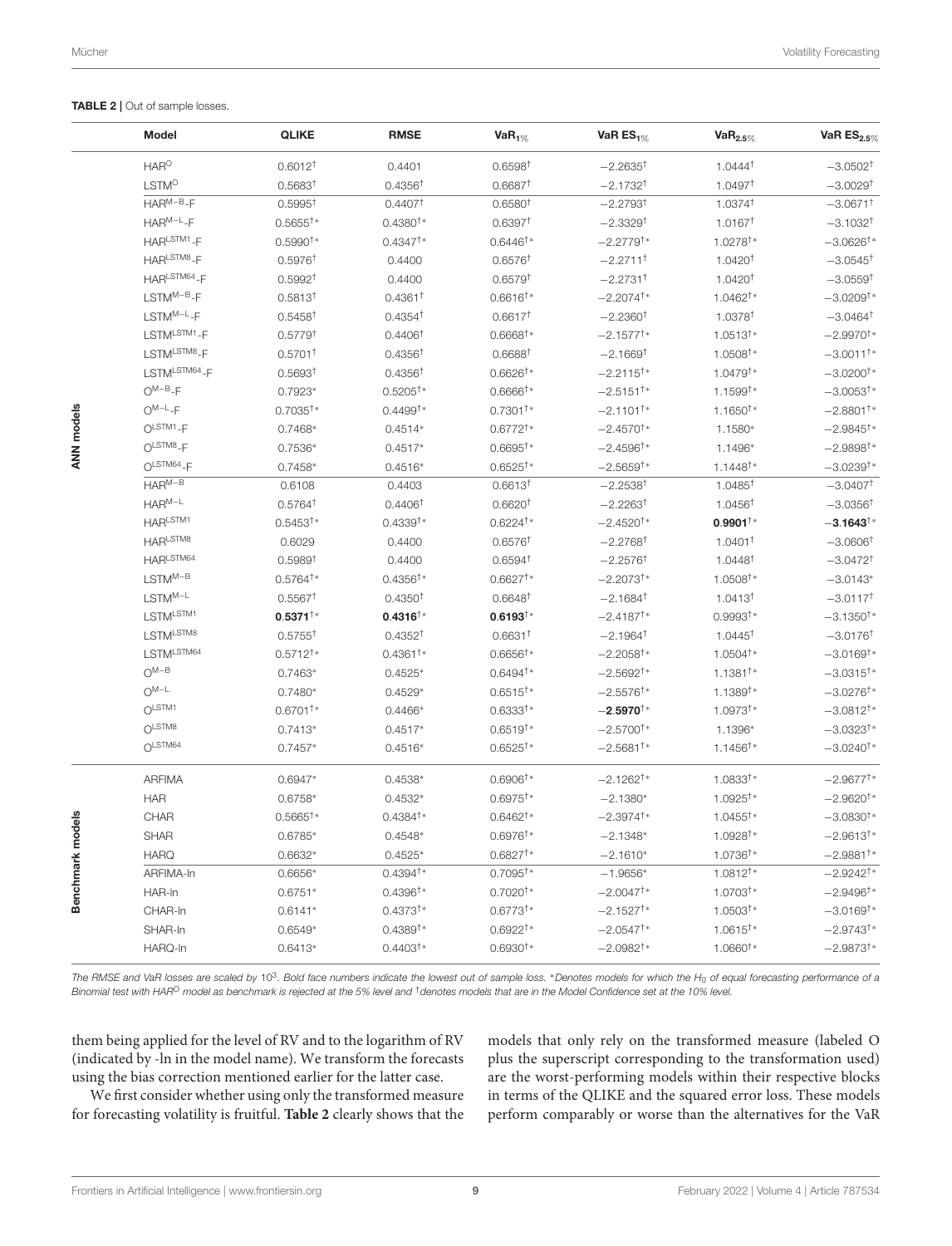

<span id="page-9-0"></span>loss and the joint loss of VaR and ES. The only exception is when jointly evaluating forecasts of VaR and ES at  $p = 1\%$ . In this case, these models are the best performing ones, and among them, the model that uses the non-linear transformation via one LSTM cell performs best. The differences in the forecasting performance of the only transformed measure models to those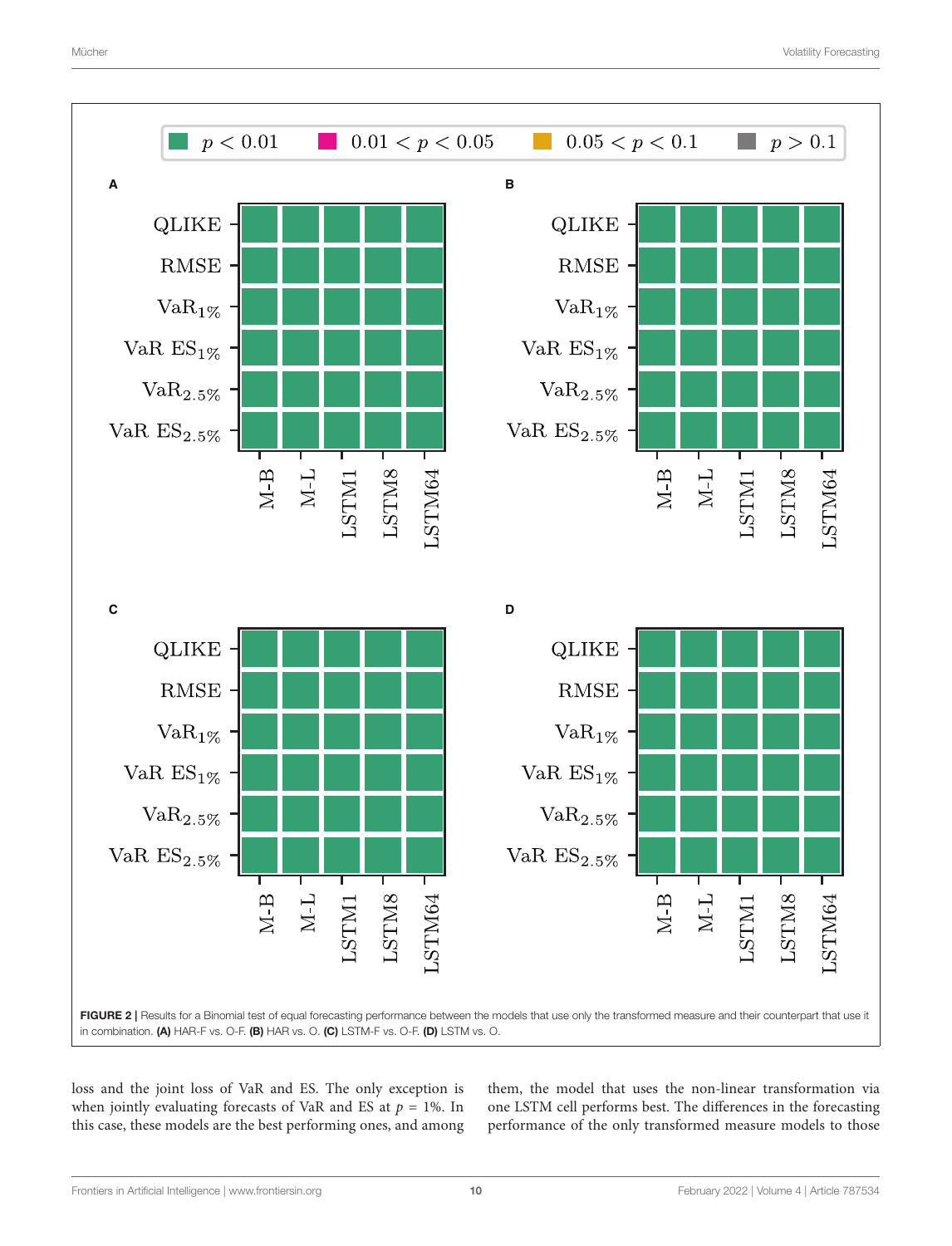

<span id="page-10-0"></span>that also use the information on past RV (HAR and LSTM plus superscript) are significant in terms of a binomial test for equal forecasting performance at the 1% level, as **[Figure 2](#page-9-0)** shows. **[Figure 2A](#page-9-0)** of the figure displays the test decision when comparing the models that combine the HAR inputs with  $\tilde{y}_t$  against the model that only uses  $\tilde{y}_t$  (O plus superscript). The x-axis labels specify the type of transformation used to obtain the transformed measure. **[Figure 2B](#page-9-0)** shows the results for only using the most recent information in the transformed measure, i.e., combining the HAR inputs with  $\tilde{x}_t$  vs. solely using  $\tilde{x}_t$ . **[Figures 2C,D](#page-9-0)** show the results for the case where the HAR inputs are replaced by the output of an LSTM cell applied to the sequence of log RV. All p-values are smaller than 0.01 in all cases. For the QLIKE and the squared error loss, we can conclude that none of the transformations can extract enough information from the HF returns to replace the information on past RV for forecasting volatility. When forecasting the VaR and ES, these models yield results comparable to those of the other models. They outperform the alternative models only for the joint evaluation of the VaR and the ES at the 1% level.

Next, we address whether the -F models (the models that use the output of an LSTM cell applied to the sequence of the transformed measure) yield any differences in the forecasting performance compared to the models that only use the most recent information from the transformation. **[Figure 3](#page-10-0)** shows the testing results for differences between a model that only uses the most recent information in the transformed measure against its' -F counterpart. At the 5% level, regardless of the LF input they are combined with, we see no significant differences in the forecasting performance of the MIDAS Beta, the LSTM8, and the LSTM64 transformation models compared to their -F counterparts. However, these differences are significant for the LSTM MIDAS and the LSTM1 transformation. When we only use the transformed measure, the LSTM MIDAS transformation model with full information produces lower average OLIKE and squared error losses. In contrast, the model that only uses the most recent information produces lower average losses when jointly evaluating VaR and ES. For the LSTM1 transformation, the model that only uses the most recent information yields the lower average loss for all loss functions. Combining the transformed measure with other LF information yields the following pattern: For the LSTM MIDAS transformation, where the differences are significant, the -F model gives the lower average losses. For the LSTM1 transformation, using only the most recent information yields lower average losses.

Whether there are significant differences in the forecasting performance between the models that use  $\tilde{y}_t$  and the models that use  $\tilde{x}_t$  is thus case dependent. There are no significant differences for most models and transformations. For the LSTM MIDAS, it depends on whether it is used alone or in combination. In the former case, the -F models produce lower losses when the differences are significant. Using the -F models yields the lower QLIKE and squared error in the latter case. However,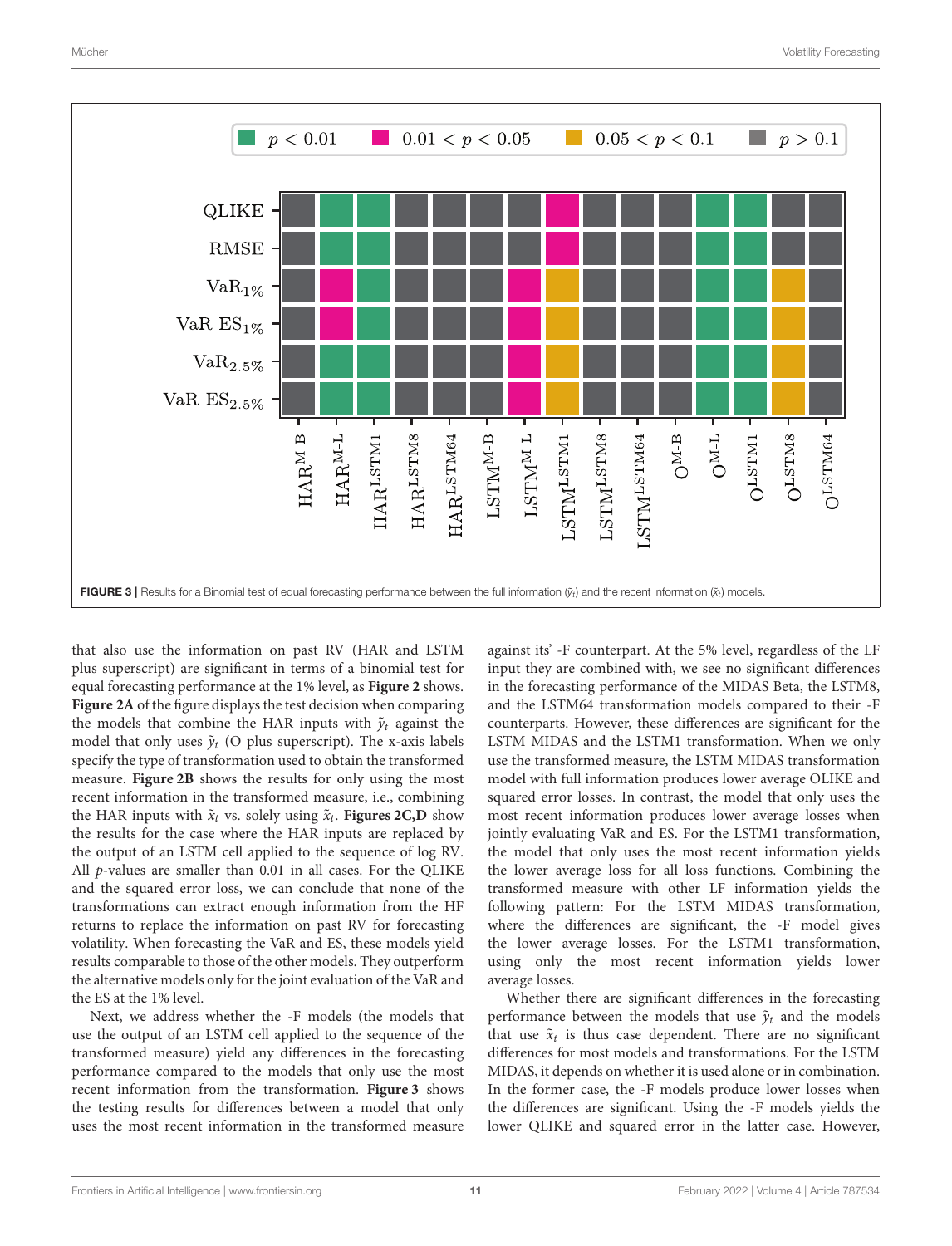using  $\tilde{x}_t$  produces lower VaR and ES losses. For the nonlinear transformation through one LSTM cell, only applying the transformation to the most recent HF returns yields lower average losses. It seems that, in this case, the more distant information in the HF returns gets accounted for by the RV. However, the most recent HF returns contain information that the lagged RV does not yet capture.

When we use the LSTM MIDAS transformation, it is necessary to use the sequential information in the transformed measure. An alternative explanation for this could be that the -F model introduces additional non-linearity into the transformed measure by applying an LSTM cell to its' sequence. While  $\tilde{x}_t$  in the LSTM MIDAS case is constructed linearly as a weighted sum,  $\tilde{y}_t$  is a non-linear transformation of the sequence of that linear measure. So the better forecasting performance of the model that uses  $\tilde{y}_t$  for the LSTM MIDAS transformation could be due to that non-linearity. However, the transformation of the HF returns through one LSTM cell is already the output of a non-linear function. Since only the most recent transformed measure is informative for this transformation, it appears that there are no gains from introducing more non-linearity through an LSTM cell on the sequence of transformed measures. Comparing these two against each other, we see that models that use only the most recent non-linear transformed measure produce lower losses than the models that use the LSTM cell applied to the LSTM MIDAS transformation. These differences are significant at the 1% level for all losses (see **[Supplementary Figures 1–6](#page-16-35)**). Thus, the non-linearity within the transformed measure seems to produce more helpful information for forecasting volatility than introducing non-linearity to the transformed measure obtained from the linear method.

Next, we address whether combining the transformed measure with the other LF inputs yields significant gains in forecasting compared to only using the LF inputs. **[Figure 4](#page-12-0)** displays the test results. **[Figures 4A,B](#page-12-0)** show the test results for combining the HAR model inputs with the transformed measures against the model that does not use the transformation. The xaxis labels again indicate the type of transformation. **[Figure 4A](#page-12-0)** shows the results for the -F models and **[Figure 4B](#page-12-0)** for the models that only use the most recent information. The lower part of the figure, **[Figures 4C,D](#page-12-0)**, display the corresponding results when replacing the HAR inputs with the output of an LSTM cell applied to the sequence of log RV. Combining any of the LF inputs with the LSTM1 transformation yields statistically different forecasts to the models that omit the transformed measure, in any case, and for all losses. In the case of the HAR model inputs, the combined model yields lower losses in both cases. For the LSTM input, the -F model performs worse, whereas the model that only uses the most recent HF information yields lower losses. For the other transformations, the results are case-dependent. When combined with the HAR inputs, the LSTM MIDAS model yields significantly different QLIKE and RMSE losses in the full information case. The  ${\rm HAR^{M-L} \text{-} F}$  model yields the lower QLIKE and RMSE losses in these two cases. The differences are not statistically different at the 5% level in the remaining cases. The non-linear transformation with 64 LSTM cells yields statically different results for all losses but the QLIKE and the squared

error loss in the full information case. Its' losses are lower than the comparison model in these cases. When using the recent information only the non-linear transformation with 64 LSTM cells does not deliver significantly different results. However, in the full information case, the Beta MIDAS transformation for the VaR and ES for  $p = 1\%$  and  $p = 2.5\%$  yields losses significantly different from the comparison model's (at the 5% level). In these cases, the Beta MIDAS transformation model yields slightly better results.

Next, we consider whether there are differences in the forecasting performances of the models depending on whether we use the HAR inputs or the output of an LSTM cell applied to past log RV. **[Table 2](#page-8-0)** reports a rejection of the H0 of the Binomial test for equal forecasting performance concerning the HAR<sup>O</sup> model at the 5% level with an asterisk. From the table, we see that for the LSTM<sup>O</sup> model, we can not reject the H0 for any of the loss measures. Thus there are no significant differences between the ANN model that only uses the HAR model inputs and the ANN model that uses an LSTM cell on past log RVs. One difference is that the LSTM<sup>O</sup> model is in the MCS at the 10% level for all losses, whereas the HAR<sup>O</sup> model is not in the 10% MCS for the squared error loss. For the remaining models that use the transformed measure, the test results are displayed in **[Figure 5](#page-13-0)**.

According to the figure, we can not reject the H0 at the 5% level for the QLIKE and the squared error loss. For the VaR and ES losses, we reject the H0 at the 5% level for the Beta MIDAS, the LSTM8, and the LSTM64 transformations when using  $\tilde{y}_t$ . In this case, the models that use the HAR inputs perform better than those using the LSTM input. When using  $\tilde{x}_t$ , we reject for the Beta and LSTM MIDAS models and the LSTM64 models considering the VaR and ES losses. In all except one case, the models that use the HAR inputs yield the lower out of sample loss. The only exception is the LSTM MIDAS model for the  $VaR<sub>2.5%</sub>$ . In this case, the LSTM inputs are performing marginally better. Overall, it appears that the HAR model inputs can approximate the long memory in the data to an extent comparable to that of an LSTM cell. However, we want to stress that we did not hunt for an optimal LSTM network architecture for this task. The purpose of the LSTM cell in this application is simply to circumvent the implicit lag order selection of the HAR model. A network of LSTM cells applied to the sequence of log RV as in [Bucci](#page-16-23) [\(2020\)](#page-16-23) might yield more consistent improvements in the forecasting performance than the HAR model inputs. It is interesting to see that the daily, weekly, and monthly averages used in the HAR model are not only comparable to ARFIMA models in the extent they account for long memory [\(Corsi, 2009\)](#page-16-7), but also to an LSTM cell.

Among the benchmark models, the CHAR model is performing best. It produces the lowest out of sample loss among the benchmark models for the level and the log of RV. Furthermore, it produces lower losses for all except the RMSE loss in levels than in logs. It is the only benchmark model in the 10% MCS for all losses and it produces lower QLIKE and RMSE losses than the HAR<sup>O</sup> model, i.e., the HAR model estimated by SGD. These differences are significant at the 5% level. Also, for the other losses except for the VaR2.5%, it yields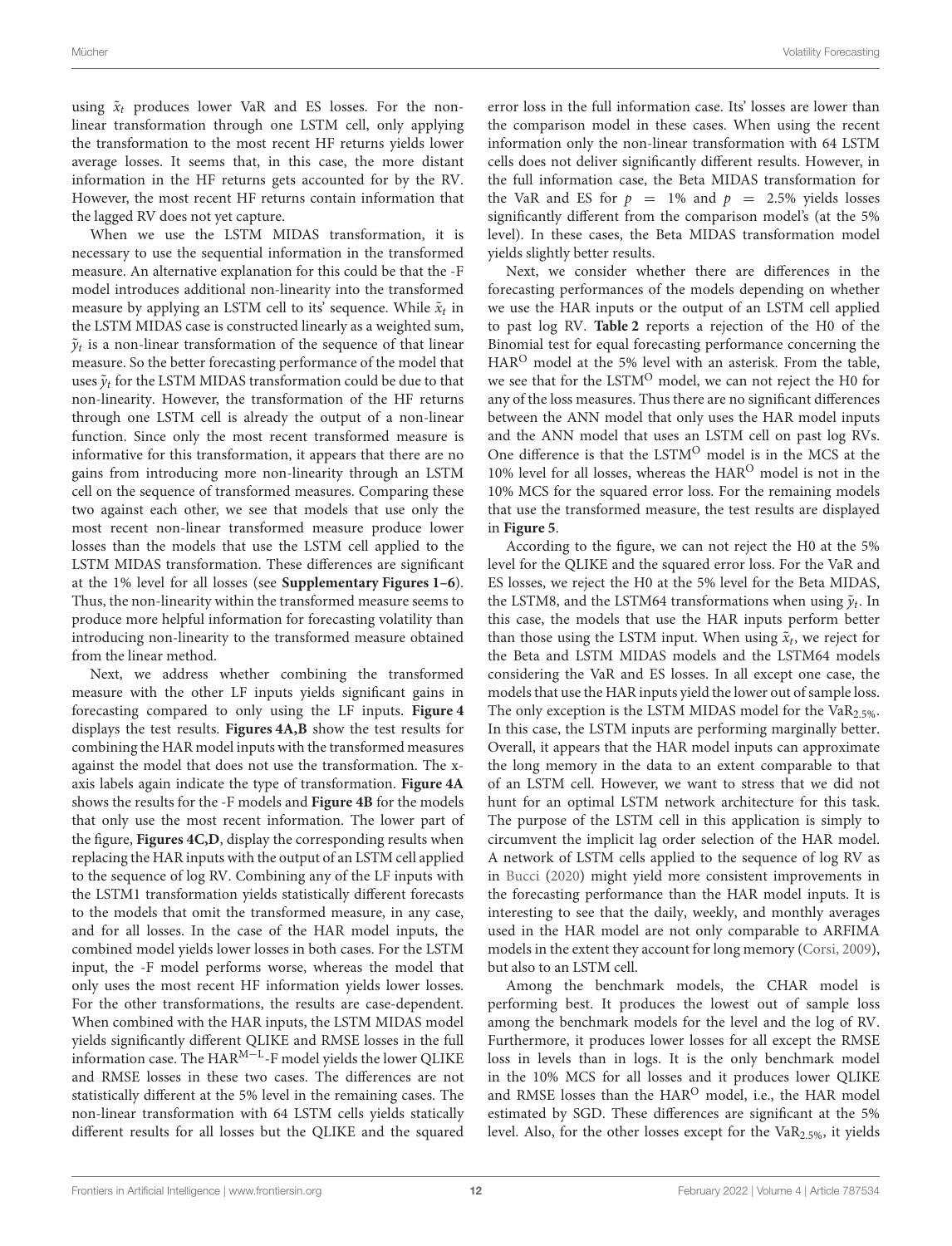

<span id="page-12-0"></span>lower losses than the HAR<sup>O</sup>. This is in line with Rahimikia and Poon [\(2020a\)](#page-17-15), who also find that the CHAR is performing best among the HAR family models. Apart from the CHAR

model, the remaining benchmark models cannot perform better than any of the ANN models except those that only use the transformed measure.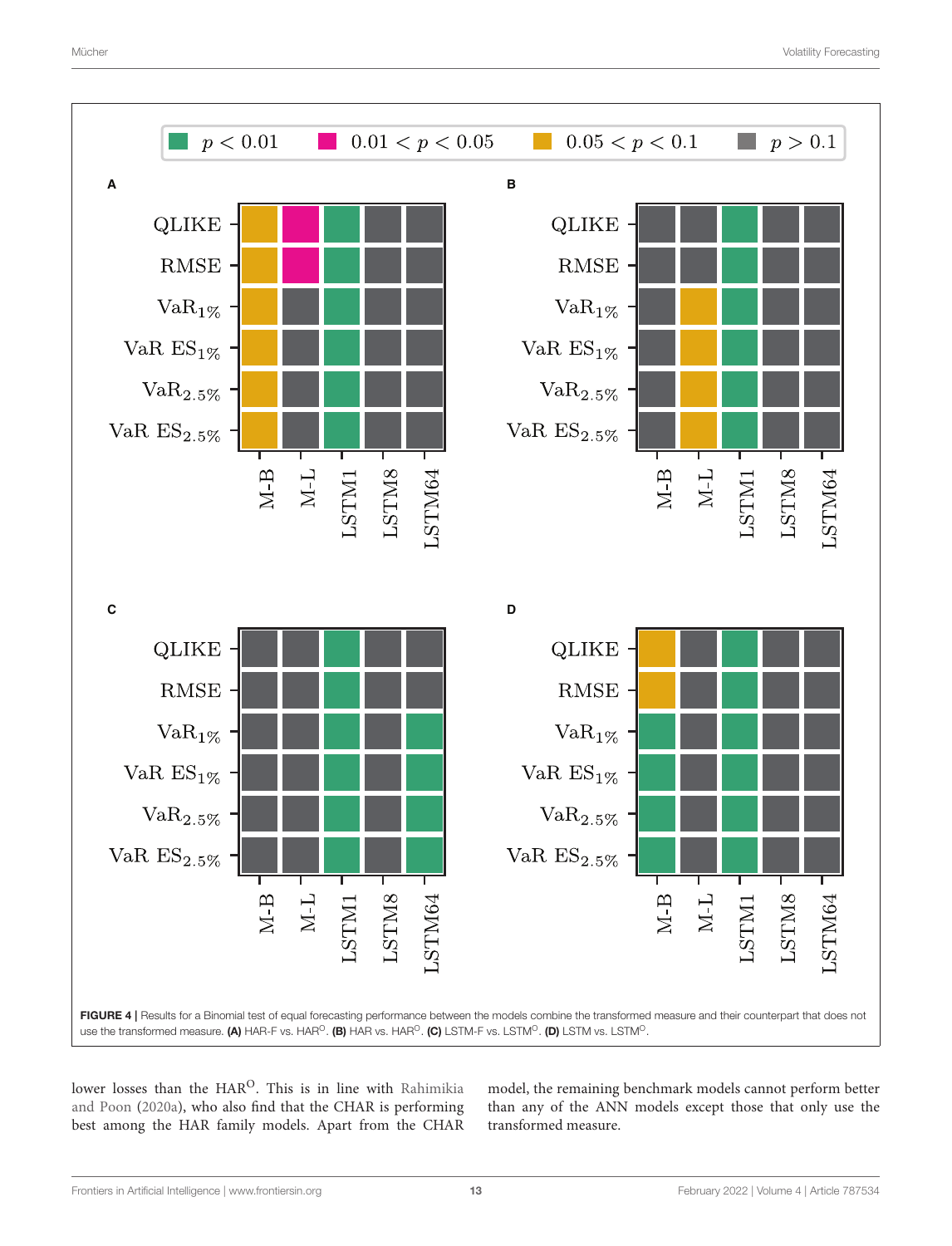

<span id="page-13-0"></span>We come to a short intermediate conclusion:

- 1. We found that using only the transformed measure to forecast RV results in higher out-of-sample forecast losses than models that combine the transformed measure with information on past log RV. This holds especially true for the QLIKE and the RMSE error loss. The only exception is the loss of jointly evaluating the VaR and ES at  $p = 1\%$ .
- 2. We found that when using linear means to construct the transformed measure, it is crucial to consider the sequential information in the transformed measure. However, this might be due to non-linearity induced through the LSTM cell that we apply to the transformed measure. Therefore, it is sufficient only to use the most recent information when constructing the transformed measure non-linearly. In most cases, this yields better forecasting performance.
- 3. The non-linear transformation through one LSTM cell seems superior to the other transformations throughout the statistical analysis. The models performing best are those that use this transformation. Further, we have the most statistical evidence for differences in the forecasting performance for these models. We will further investigate this in the following.
- 4. For the QLIKE and the RMSE loss, there are no statistical differences in the performance of the models that use the HAR inputs and the models that use an LSTM cell applied to log RV. The daily, weekly, and monthly averages of log RV appear to be sufficient to account for the long memory in the data. Especially when combined with

the LSTM1 transformed measure, this also holds for all other losses.

This short wrap-up leads to two hypotheses. First, the nonlinear transformation through one LSTM cell is superior to all other transformations. Second, the models that combine the transformed measure from such a non-linear transformation with the information on past log RV perform better than all other models. These two models are the two best ranked models for each loss measure, except the joint evaluation of  $VaR_{1%}$  and  $ES_{1%}$ . We cannot reject that these two models perform equally well for any of the losses (see **[Supplementary Figures 1–6](#page-16-35)**).

Investigating these hypotheses results in non-pairwise comparisons of the models. Further, the hypotheses are unidirectional, i.e., we are interested in whether these models perform better than the competitors. Thus we can not use a Binomial Test for equal forecasting performance but instead use the test for superior predictive ability (SPA test) of [Hansen](#page-17-26) [\(2005\)](#page-17-26). We use the arch library of [Sheppard et al.](#page-17-25) [\(2021\)](#page-17-25) to perform the SPA test. When computing the p-values, we use a block bootstrap with the number of bootstrap resamplings set to 1000 and the block length set to 5. The results are not sensitive to the choice of these two values. We also computed the p-values with resamplings set to 3,000, 5,000, 7,000, 9,000 and block lengths of  $10, 15, 20, \ldots, 95, 100$ . The results did not change by much. The SPA test tests whether the expected loss difference between the loss of a candidate and a set of alternative models is smaller or equal to zero. A rejection of the null hypothesis thus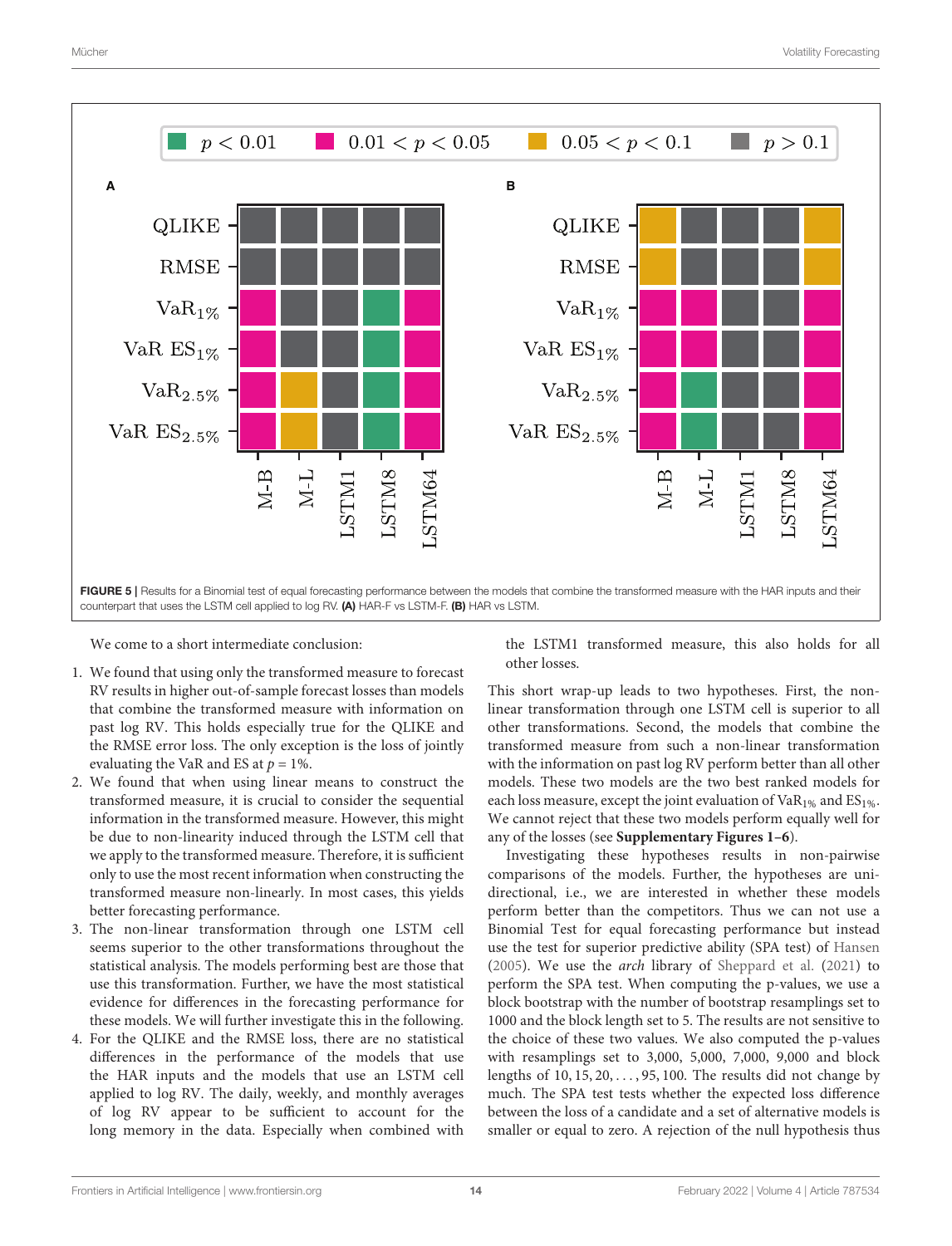<span id="page-14-0"></span>**TABLE 3**  $\vert p$ -values of SPA tests for the LSTM1 against the alternative transformations.

|                         | <b>QLIKE</b> |       | RMSE $VaR_{1\%}$ | VaR $ES_{1\%}$ | $VaR_{2.5\%}$ | VaR $ES_{2.5\%}$ |
|-------------------------|--------------|-------|------------------|----------------|---------------|------------------|
| HARLSTM <sub>1-F</sub>  | 0.182        | 0.870 | 0.542            | 0.385          | 0.365         | 0.232            |
| LSTMLSTM1 <sub>-F</sub> | 0.124        | 0.135 | 0.456            | 0.156          | 0.162         | 0.086            |
| $OLSTM1-F$              | 0.233        | 0.724 | 0.405            | 0.431          | 0.603         | 0.517            |
| HARLSTM1                | 0.823        | 0.937 | 0.580            | 0.567          | 0.543         | 0.546            |
| LSTM <sup>LSTM1</sup>   | 0.707        | 0.967 | 0.607            | 0.578          | 0.548         | 0.591            |
| O <sub>LSTM1</sub>      | 0.543        | 0.593 | 0.906            | 0.789          | 0.601         | 0.975            |

<span id="page-14-1"></span>TABLE 4 | p-values of SPA tests for HARLSTM1 and LSTMLSTM1 against the remaining models.

|                       |             |             |       |       | QLIKE RMSE VaR <sub>1%</sub> VaR ES <sub>1%</sub> VaR <sub>2.5%</sub> VaR ES <sub>2.5%</sub> |
|-----------------------|-------------|-------------|-------|-------|----------------------------------------------------------------------------------------------|
| HAR <sup>LSTM1</sup>  | 0.726       | 0.952 0.975 | 0.527 | 0.955 | 0.996                                                                                        |
| LSTM <sup>LSTM1</sup> | 0.794 0.993 | 0.970       | 0.408 | 0.928 | 0.973                                                                                        |

means that there is a model among the alternatives performing significantly better than the candidate model.

We start by reporting the *p*-values of a sequence of SPA tests where we use the LSTM1 transformation models as candidates against the models that use the other transformations. The pvalues displayed in **[Table 3](#page-14-0)** show that, at the 5% level, we can not reject the H0 of the SPA test in any case. Thus, at the 5% level, the non-linear transformation by one LSTM cell gives forecasting losses smaller or equal to those of all alternative transformations used. This holds for any loss function. At the more conservative 10% level, for the models that use the full information on the transformed measure (upper part of the table) and the joint loss of VaR and ES at 2.5%, we reject the H0. Thus, for this loss, at least one transformation works better. Overall, however, this evidence supports the first hypothesis of the non-linear transformation through one LSTM cell performing best.

To assess the second hypothesis, we use all models excluding the HAR<sup>LSTM1</sup> and LSTM<sup>LSTM1</sup> as the set of alternatives. We then apply the SPA test for each of these two models as candidates. **[Table 4](#page-14-1)** displays the p-values of those tests. Again, we see that the null hypothesis that no alternative model performs better than any of the two models under consideration can not be rejected for any loss function. Among the considered models, including the benchmarks for logs and levels, no model performs significantly better than the  $\text{HAR}^{\text{LSTM1}}$  and the LSTM $^{\text{LSTM1}}$ .

# 7. CONCLUSION

This paper aims to forecast the daily volatility utilizing information extracted from the intraday high-frequency (HF) returns through Long Short Term Memory (LSTM) Recurrent Neural Networks (RNN). These structures are flexible in the degree of non-linearity they allow for and capture long persistence in the data. Our method extracts a non-linear, scalar transformation of the HF returns (referred to as transformed HF measure). We use this measure to make one step ahead

predictions of the daily volatility. We vary the degree of nonlinearity by testing different numbers of LSTM cells in the RNN and find no merits in using more than one LSTM cell for the non-linear transformation. For comparison, we implement two Mixed Data Sampling (MIDAS) approaches to construct the transformation of the HF returns. The MIDAS models obtain weights associated with the HF return and build the transformation as a weighted sum. The first MIDAS model generates weights associated with the lag of an intraday return through an LSTM cell (LSTM MIDAS). The second is an Artificial Neural Network (ANN) implementation of the Beta Lag Polynomial MIDAS (Beta MIDAS) [\(Ghysels et al., 2004\)](#page-16-11).

To account for dynamics and long memory in the volatility series, we apply an LSTM cell to the sequence of transformed measures. However, we also compare settings where we only use the most recent information from the transformed measure. The reason is that the information from the HF returns might only be "new" for a short time. Further in the past, it is probably incorporated by the RV estimator. We compare the forecasting performance of models solely based on the transformed HF measure to those of models that only use the information from the past Realized Volatility (RV). Namely, the HAR model and a model that applies an LSTM cell to the sequence of past RVs. The HAR model is one of the most popular models to approximate long memory in the volatility series. LSTM RNNs can account for complex non-linear dependencies in the data and capture long-term dependencies. Our comparison assesses whether the proposed transformation can extract the same or more information from the HF returns than the RV estimator. Finally, we combine the information from the transformed measure and the information from the RV for the forecast. We can thus investigate whether our proposed transformations extract information from the HF returns that is supplementary to the RV information when forecasting volatility.

In an expanding window forecasting exercise on data on the IBM stock, we compare the performance of the models in forecasting out-of-sample volatility. We further compute Value at Risk (VaR) and Expected Shortfall (ES) forecasts based on the volatility forecast. We perform a thorough statistical analysis to identify the source of the improved forecasting performance. Our results on the data set under consideration are four-fold:

First, they show that making volatility forecasts based solely on the transformed HF measure is not fruitful. Neither of the transformations can produce a measure that accounts for the long persistence in the volatility. This result is independent of whether we account for dynamics in the transformed measure or only take the most recent value for the forecast. Interestingly, when jointly evaluating the VaR<sub>1%</sub> and  $ES_{1%}$  forecasts based on the volatility forecasts, those models perform better than the alternatives. However, for the 2.5% VaR and ES, their performance is again worse or comparable to the alternatives. When forecasting volatility, the transformations we propose are thus unable to extract the same information from the highfrequency returns as the RV estimator. Since the RV estimator expost is a consistent estimator of the volatility of a day, it is crucial to take this information into account for the forecasting task. Maybe more complex non-linear ANN structures could extract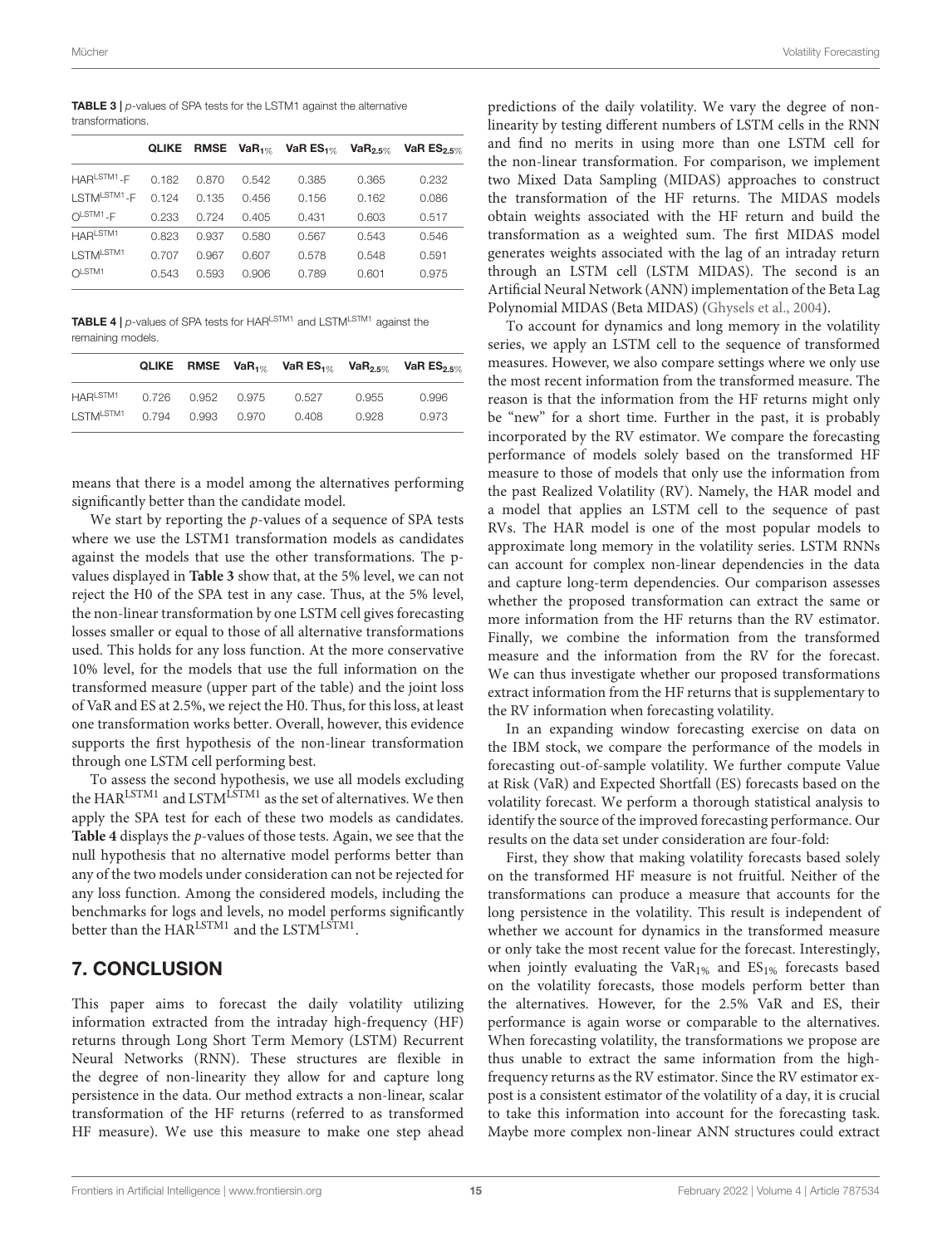the same amount of information from the HF returns. However, in our eyes, it is more fruitful to facilitate the forecasting task for the method by using the RV information.

Second, there is no difference in using the sequence of the transformed measure or only the most recent value for most cases. There are significant differences only for the LSTM MIDAS transformation and the non-linear transformation based on one LSTM cell. The LSTM MIDAS transformation excels when we account for dynamics in the transformed measure. In contrast, the non-linear transformation excels when only using the most recent information. Though puzzling at first, this finding is quite intuitive. The LSTM MIDAS builds the transformed measure as a weighted sum. The transformation is thus linear. However, the linearity is insufficient to extract additional information from the HF returns. Therefore the model that only uses the most recent transformed measure, in this case, performs no different than the model that does not use the information. However, we account for dynamics in the sequence of transformed measures by applying an LSTM cell to it. While this circumvents the trouble of lag order selection, it introduces non-linearity in the transformed measure, which likely results in better models' better performance. When we use an LSTM cell to transform the HF returns non-linearly, there are no additional gains from accounting for dynamics in the measure. Accounting for dynamics leads to worse forecasting performance in some cases. We thus conclude that the transformed measure must be nonlinear for the transformation to extract additional information from the HF returns. However, allowing for dynamics in the non-linearly obtained transformed measure does not add any additional gains. This coincides with our previous findings indicating that the additional information in the HF returns gets picked up by the RV estimator further in the past. In the short run, though, this information is helpful for the prediction of volatility.

Third, we add to the literature by finding another prove for the improved forecasting performance of ANN models compared to the linear HAR model benchmark. Our models that do not include the transformed measure, i.e., only use either the HAR model inputs or apply an LSTM cell to the sequence of RV, perform significantly differently from the classical HAR model, both estimated in logs and levels. The simple nonlinearity we induce through modeling the exponential of the linear combination of past daily, weekly, and monthly averages of the logarithm of RV already is sufficient to outperform the classical linear HAR for both logs and levels. Our results thus add to the evidence provided by, e.g., [Rosa et al.](#page-17-11) [\(2014\)](#page-17-11) and [Arneric et al.](#page-16-20) [\(2018\)](#page-16-20). We also apply an LSTM cell to the sequence of the logarithm of RV as an alternative to the HAR inputs. The LSTM cell allows for a high degree of non-linearity, and it captures long memory in the data. We find no significant differences between the LSTM and the HAR input models when predicting volatility in most cases. Our findings thus indicate that, for the simple structures we use, the HAR inputs capture the long persistence in the volatility series equally well as the LSTM cell on the data set under consideration. To some extent, this contradicts the findings of [Bucci](#page-16-23) [\(2020\)](#page-16-23) who finds that gated recurrent ANNs such as LSTM RNNs outperform ANNs that do

not account for long memory in the data. However, the author forecasts the logarithm of the square root of monthly RV and not, as in this case, the level of daily RV. When constructing VaR and ES forecasts based on the volatility forecasts, we find significant differences in the performance of the HAR and the LSTM input models, where for these quantities, the HAR input models show better performance.

Fourth, the statistical analysis of the forecasting results pointed toward two hypotheses. First, the non-linear transformation through one LSTM cell is superior to all alternative transformations that we suggest, especially when only accounting for the most recent information in the transformed measure. Through a sequence of tests for superior predictive ability (SPA tests), we find that the non-linear transformation through one LSTM cell outperforms the alternatives. When only considering the most recent HF information, this result holds under conservative choices for the significance level. However, this result only holds for less conservative choices for the significance level (5%) for the setting where we account for dynamics in the transformed measure. So the non-linear transformation through one LSTM cell outperforms the MIDAS alternatives and the alternatives that allow for higher degrees of non-linearity by using a network of LSTM cells. This is very convenient since it circumvents the challenging task of finding the optimal network architecture for the transformation. Second, combining this transformed measure with the information on the past RV yields superior forecasting performance to all other models under consideration. Another sequence of SPA tests shows that the models that augment the information from the log RV with the most recent transformation from one LSTM cell significantly outperform all alternative models, including the benchmarks. When augmented by the most recent transformation from one LSTM cell, there are no significant differences between the model that uses an LSTM on past log RV and the model that uses the HAR. So also in this case, the HAR models' lagged daily, weekly, and monthly averages are approximating the long persistence in the volatility equally well as the LSTM cell.

Our analysis thus directs to a new type of HAR model that augments the classical HAR by a non-linear transformation of the HF returns within a day. These results are in line with the findings of [Rahimikia and Poon](#page-17-15) [\(2020a\)](#page-17-15), who also find that their proposed HAR model augmented by HF limited order book and news sentiment data shows superior forecasting performance. However, the information we utilize for the augmentation does not stem from an auxiliary source such as news feeds but from the same information used to construct the RV estimator. Our resulting models can outperform some of the most popular benchmark models in the literature, such as ARFIMA models, the HAR, the CHAR, and the HARQ model. A natural extension of the presented work would be to use Bi-Power Variation and Realized Quarticity measures as additional inputs for the forecasting task. One could then assess, whether in this case, there are also gains in the forecasting performance through augmenting this model with the non-linear transformation of the HF returns through one LSTM cell.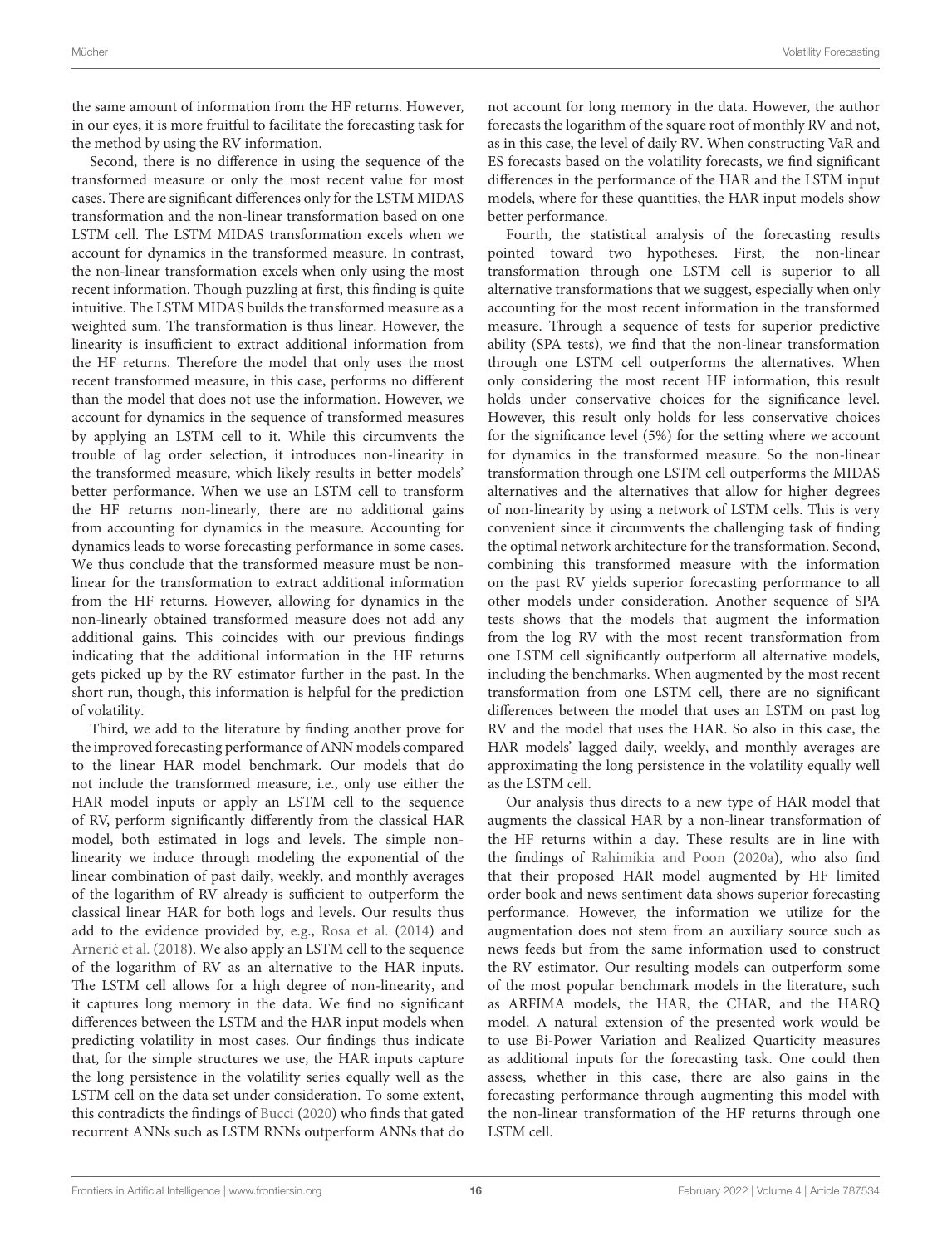# DATA AVAILABILITY STATEMENT

The raw data supporting the conclusions of this article will be made available by the authors, without undue reservation.

# AUTHOR CONTRIBUTIONS

CM contributed to the conceptualization of the idea, implemented the code, and wrote the manuscript.

# ACKNOWLEDGMENTS

We want to thank Gerhard Fechteler, Eric Ghysels, Lyudmila Grigoryeva, Roxana Halbleib, Ekaterina Kazak, Ingmar Nolte,

# **REFERENCES**

- <span id="page-16-31"></span>Abadi, M., Agarwal, A., Barham, P., Brevdo, E., Chen, Z., Citro, C., et al. (2015). TensorFlow: Large-Scale Machine Learning on Heterogeneous Systems. Available online at: tensorflow.org.
- <span id="page-16-8"></span>Andersen, T. G., Bollerslev, T., and Diebold, F. X. (2007). Roughing it up: including jump components in the measurement, modeling, and forecasting of return volatility. Rev. Econ. Stat. 89, 701–720. doi: [10.1162/rest.89.4.701](https://doi.org/10.1162/rest.89.4.701)
- <span id="page-16-3"></span>Andersen, T. G., Bollerslev, T., Diebold, F. X., and Ebens, H. (2001a). The distribution of realized stock return volatility. J. Finan. Econ. 61, 43–76. doi: [10.1016/S0304-405X\(01\)00055-1](https://doi.org/10.1016/S0304-405X(01)00055-1)
- <span id="page-16-4"></span>Andersen, T. G., Bollerslev, T., Diebold, F. X., and Labys, P. (2001b). The distribution of realized exchange rate volatility. J. Am. Stat. Assoc. 96, 42–55. doi: [10.1198/016214501750332965](https://doi.org/10.1198/016214501750332965)
- <span id="page-16-27"></span>Andersen, T. G., Bollerslev, T., Diebold, F. X., and Labys, P. (2003). Modeling and forecasting realized volatility. Econometrica 71, 579–625. doi: [10.1111/1468-0262.00418](https://doi.org/10.1111/1468-0262.00418)
- <span id="page-16-2"></span>Andersen, T. G., Bollerslev, T., and Meddahi, N. (2004). Analytical evaluation of volatility forecasts. Int. Econ. Rev. 45, 1079–1110. doi: [10.1111/j.0020-6598.2004.00298.x](https://doi.org/10.1111/j.0020-6598.2004.00298.x)
- <span id="page-16-17"></span>Arnerić, J., Poklepović, T., and Aljinović, Z. (2014). Garch based artificial neural networks in forecasting conditional variance of stock returns. Croat. Oper. Res. Rev[. 329–343. doi: 10.17535/crorr.2014.](https://doi.org/10.17535/crorr.2014.0017) 0017
- <span id="page-16-20"></span>Arnerić, J., Poklepović, T., and Teai, J. W. (2018). Neural network approach in forecasting realized variance using high-frequency data. Bus. Syst. Res. 9, 18–34. doi: [10.2478/bsrj-2018-0016](https://doi.org/10.2478/bsrj-2018-0016)
- <span id="page-16-25"></span>Audrino, F., and Knaus, S. D. (2016). Lassoing the HAR model: a model selection perspective on realized volatility dynamics. Econ. Rev. 35, 1485–1521. doi: [10.1080/07474938.2015.1092801](https://doi.org/10.1080/07474938.2015.1092801)
- <span id="page-16-29"></span>Barndorff-Nielsen, O. E., Kinnebrock, S., and Shephard, N. (2010). "Measuring downside risk - realized semivariance," in Volatility and Time Series Econometrics: Essays in Honor of Robert F. Engle, eds T. Bollerslev, J. Russel, and M. Watson (London, UK: Oxford University Press), 117–136. doi: [10.1093/acprof:oso/9780199549498.003.0007](https://doi.org/10.1093/acprof:oso/9780199549498.003.0007)
- <span id="page-16-5"></span>Barndorff-Nielsen, O. E., and Shephard, N. (2002a). Econometric analysis of realized volatility and its use in estimating stochastic volatility models. J. R. Stat. Soc. Ser. B 64, 253–280. doi: [10.1111/1467-9868.00336](https://doi.org/10.1111/1467-9868.00336)
- <span id="page-16-6"></span>Barndorff-Nielsen, O. E., and Shephard, N. (2002b). Estimating quadratic [variation using realized variance.](https://doi.org/10.1002/jae.691) J. Appl. Econ. 17, 457–477. doi: 10.1002/jae. 691
- <span id="page-16-28"></span>Barndorff-Nielsen, O. E., and Shephard, N. (2004). Power and bipower variation with stochastic volatility and jumps. J. Financ. Econ. 2, 1–37. doi: [10.1093/jjfinec/nbh001](https://doi.org/10.1093/jjfinec/nbh001)
- <span id="page-16-19"></span>Baruník, J., and Křehlík, T. (2016). Combining high frequency data with non-linear models for forecasting energy market volatility. Expert Syst. Appl. 55, 222–242. doi: [10.1016/j.eswa.2016.02.008](https://doi.org/10.1016/j.eswa.2016.02.008)
- <span id="page-16-22"></span>Baştürk, N., Schotman, P. C., and Schyns, H. (2021). A Neural Network With Shared Dynamics for Multi-Step Prediction of Value-At-Risk and Volatility. doi: [10.2139/ssrn.3871096](https://doi.org/10.2139/ssrn.3871096)

Winfried Pohlmeier, the members of the Chair of Econometrics at the Department of Economics at the University of Konstanz, Germany, and two anonymous referees, for helpful comments. All remaining errors are ours. We acknowledge support by the state of Baden-Württemberg through bwHPC. The author acknowledges financial support from the German federal state of Baden-Württemberg through a Landesgraduiertenstipendium.

# SUPPLEMENTARY MATERIAL

<span id="page-16-35"></span>The Supplementary Material for this article can be found [online at: https://www.frontiersin.org/articles/10.3389/frai.2021.](https://www.frontiersin.org/articles/10.3389/frai.2021.787534/full#supplementary-material) 787534/full#supplementary-material

- <span id="page-16-24"></span>Bengio, Y., Simard, P., and Frasconi, P. (1994). Learning long-term dependencies with gradient descent is difficult. IEEE Trans. Neural Netw. 5, 157–166. doi: [10.1109/72.279181](https://doi.org/10.1109/72.279181)
- <span id="page-16-1"></span>Bollerslev, T. (1986). Generalized autoregressive conditional heteroscedasticity. J. Econ. 31, 307–327. doi: [10.1016/0304-4076\(86\)90063-1](https://doi.org/10.1016/0304-4076(86)90063-1)
- <span id="page-16-9"></span>Bollerslev, T., Patton, A. J., and Quaedvlieg, R. (2016). Exploiting the errors: a simple approach for improved volatility forecasting. J. Econ. 192, 1–18. doi: [10.1016/j.jeconom.2015.10.007](https://doi.org/10.1016/j.jeconom.2015.10.007)
- <span id="page-16-32"></span>Brownlees, C. T., and Gallo, G. M. (2010). Comparison of volatility measures: a risk management perspective. J. Financ. Econ[. 8, 29–56. doi: 10.1093/jjfinec/](https://doi.org/10.1093/jjfinec/nbp009) nbp009
- <span id="page-16-23"></span>Bucci, A. (2020). Realized volatility forecasting with neural networks. J. Financ. Econ. 18, 502–531. doi: [10.1093/jjfinec/nbaa008](https://doi.org/10.1093/jjfinec/nbaa008)
- <span id="page-16-30"></span>Chollet, F. (2015). Keras. Available online at:<https://keras.io/>
- <span id="page-16-21"></span>Christensen, K., Siggaard, M., and Veliyev, B. (2021). A Machine Learning Approach to Volatility Forecasting. CREATES Research Paper 2021-03, 3.
- <span id="page-16-7"></span>Corsi, F. (2009). A simple approximate long-memory model of realized volatility. J. Financ. Econ. 7, 174–196. doi: [10.1093/jjfinec/nbp001](https://doi.org/10.1093/jjfinec/nbp001)
- <span id="page-16-10"></span>Cybenko, G. (1989). Approximation by superpositions of a sigmoidal function. Math. Control Signals Syst. 2, 303–314. doi: [10.1007/BF02551274](https://doi.org/10.1007/BF02551274)
- <span id="page-16-13"></span>Donaldson, R., and Kamstra, M. (1997). An artificial neural network-garch model for international stock return volatility. J. Empir. Finance 4, 17–46. doi: [10.1016/S0927-5398\(96\)00011-4](https://doi.org/10.1016/S0927-5398(96)00011-4)
- <span id="page-16-0"></span>Engle, R. (1982). Autoregressive conditional heteroskedasticity with estimates of the variance of United Kingdom inflation. Econometrica 50, 987–1007. doi: [10.2307/1912773](https://doi.org/10.2307/1912773)
- <span id="page-16-34"></span>Fissler, T., and Ziegel, J. F. (2016). Higher order elicitability and osband's principle. Ann. Stat. 44, 1680–1707. doi: [10.1214/16-AOS1439](https://doi.org/10.1214/16-AOS1439)
- <span id="page-16-14"></span>Franke, J., and Diagne, M. (2006). Estimating market risk with neural networks. Stat. Decis. 24, 233–253. doi: [10.1524/stnd.2006.24.2.233](https://doi.org/10.1524/stnd.2006.24.2.233)
- <span id="page-16-16"></span>Franke, J., Hardle, W. K., and Hafner, C. M. (2019). "Neural networks and deep learning," in Statistics of Financial Markets: An Introduction (Cham: Springer), 459–495. doi: [10.1007/978-3-030-13751-9\\_19](https://doi.org/10.1007/978-3-030-13751-9_19)
- <span id="page-16-11"></span>Ghysels, E., Santa-Clara, P., and Valkanov, R. (2004). The Midas Touch: Mixed Data Sampling Regression Models.
- <span id="page-16-15"></span>Giordano, F., La Rocca, M., and Perna, C. (2012). "Nonparametric estimation of volatility functions: Some experimental evidences," in Mathematical and Statistical Methods for Actuarial Sciences and Finance, eds C. Perna and [M. Sibillo \(Milano: Springer Milan\), 229–236. doi: 10.1007/978-88-470-234](https://doi.org/10.1007/978-88-470-2342-0_27) 2-0\_27
- <span id="page-16-33"></span>Gneiting, T. (2011). Making and evaluating point forecasts. J. Am. Stat. Assoc. 106, 746–762. doi: [10.1198/jasa.2011.r10138](https://doi.org/10.1198/jasa.2011.r10138)
- <span id="page-16-26"></span>Granger, C. W., and Newbold, P. (1976). Forecasting transformed series. J. R. Stat. Soc. Ser. B [38, 189–203. doi: 10.1111/j.2517-6161.1976.tb0](https://doi.org/10.1111/j.2517-6161.1976.tb01585.x) 1585.x
- <span id="page-16-12"></span>Gu, S., Kelly, B., and Xiu, D. (2020). Empirical asset pricing via machine learning. Rev. Financ. Stud. 33, 2223–2273. doi: [10.1093/rfs/hhaa009](https://doi.org/10.1093/rfs/hhaa009)
- <span id="page-16-18"></span>Hajizadeh, E., Seifi, A., Zarandi, M. F., and Turksen, I. (2012). A hybrid modeling approach for forecasting the volatility of s&p 500 index return. Expert Syst. Appl. 39, 431–436. doi: [10.1016/j.eswa.2011.07.033](https://doi.org/10.1016/j.eswa.2011.07.033)